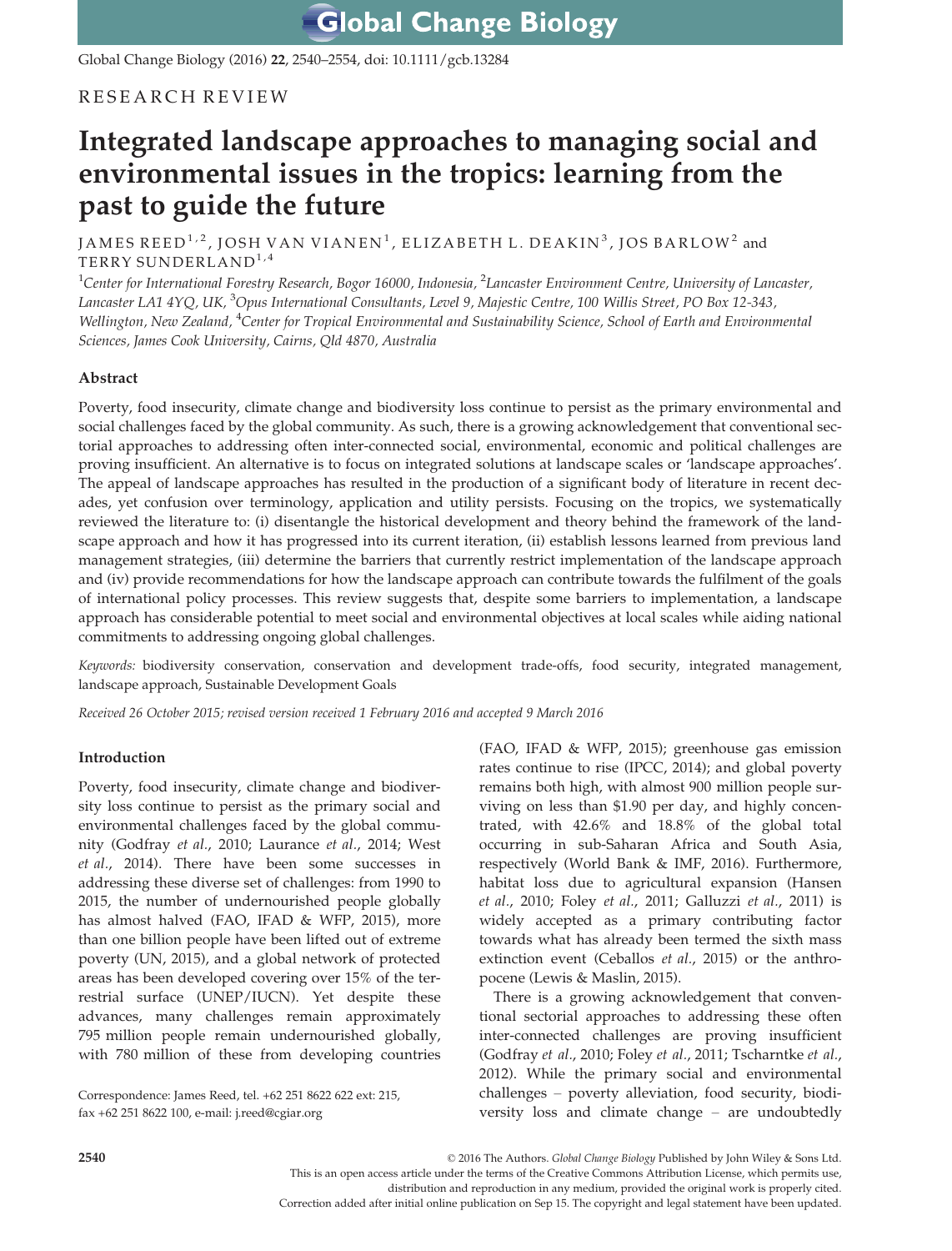distinct, the solutions may be more readily devised through an integrated approach. This is primarily because stakeholder groups are likely to diverge in their perceptions on the relative importance of social or environmental challenges (Kutter & Westby, 2014). Additionally, solely focussing efforts on a single challenge may result in concurrent negative social or environmental outcomes. For example, increased agricultural production could lead to increased biodiversity loss or the creation of a protected area to conserve biodiversity may inhibit the socio-economic development of those communities excluded from access to wild resources.

One approach to addressing inter-connected social, environmental, economic and political challenges involves focussing on integrated solutions at landscape scales. Yet, while international policy dialogues increasingly highlight the potential of integrated landscape approaches, it is also recognized that landscapes evolve in a 'more or less chaotic way' (Antrop, 2006; Sayer et al., 2008) and the inherent complexity and problems within them are 'in contrast to the disciplinary organization of science' (Tress et al., 2001). Therefore, our understanding and subsequent ability to overcome the 'wicked' problems (Balint et al., 2011; Freeman et al., 2015) apparent within complex systems is dependent on our willingness to work across social, political and scientific disciplinary boundaries (Meinzen-Dick et al., 2002; German et al., 2007; Barlow et al., 2011).

The appeal of integrating systems at the landscape scale has resulted in the production of a significant body of literature in recent decades (See: Scherr & McNeely, 2008; Sunderland et al., 2008; Sayer et al., 2013; Minang et al., 2015; Milder et al., 2014). However, a single normative concept of a landscape approach remains elusive. In addition, confusion over terminology, application and utility persists (Redford et al., 2003; Pfund, 2010; Sayer et al., 2013; Scherr et al., 2013). While it is accepted that a universally agreed definition has been – and is likely to remain – elusive (Hobbs, 1997; Tress et al., 2001; Musacchio, 2009; Sayer et al., 2013), here we argue for broader consensus on the conceptualization of the landscape approach.

Many of these interlinked global challenges intersect in the tropics, where action is urgently needed to avert further biodiversity loss and contribute to sustainable rural livelihoods (Laurance, 1999; Gardner et al., 2009). By focusing on the tropics, this study aims to: (i) disentangle the historical development and theory behind the framework of the landscape approach and how it has progressed into its current iteration, (ii) establish lessons learned from previous land management strategies, (iii) determine the barriers that currently restrict implementation of the landscape approach and (iv) document how the landscape approach can help meet the goals of international policy processes.

#### Methods

This overview of the landscape approach is based upon a robust and thorough review of both the peer-reviewed and grey literature. This involved analysing more than 13 000 peer-reviewed articles, over 500 grey literature documents and screening the websites of over 30 key research organizations (see: Reed et al., 2015 for a detailed methodology).

## Integrated landscape management theory: a brief history

An integrated approach to managing landscapes is not a new concept, but rather one refined through multiple iterations during attempts to integrate social and economic development with biodiversity conservation and climate change mitigation. It is widely acknowledged that traditional communities have managed natural resources in a holistic manner for centuries to meet social needs (Feeny et al., 1990; Ostrom, 1990; Lansing, 2006; Sayer et al., 2013; Cairns, 2015). Moreover, some of the key principles of the most recent landscape approach iteration (Sayer et al., 2013), such as adaptive management, while widely recognized as being developed in the 1970s (Holling, 1978; Walters, 1986; Light, 2001), has been broadly discussed for almost a century (Leopold, 1933). Furthermore, the emphasis on integrating environment and development agendas has been consistently promoted for over 40 years, both within the literature and at international conferences (UNCHE, 1972; Barrett, 1992; UNCED, 1992; O'Riordan, 1998; Sayer & Campbell, 2001; Merrey et al., 2005; Frost et al., 2006; Scherr & McNeely, 2008; Sayer et al., 2013).

In the mid-1980s, there was something of a paradigm shift with the promotion of more holistic approaches originating from within the conservation community and the emergence of the scientific discipline of landscape ecology (see: Reed et al., 2015). Initiatives such as the WWF 'Wildlands and Human Needs programme' and policy dialogues such as the Brundtland report, the 1992 Earth Summit and Agenda 21, resulted in a transitioning away from the traditional 'fortress conservation' model that imposed 'fences and fines' in an attempt to restrict human interference. There was an increased focus on models that sought to account for the needs of rural communities within conservation projects through the recognition and utilization of multi-functional landscapes (Bellamy & Johnson, 2000; Saxena et al., 2001; Tress et al., 2001; Fischer et al., 2008; O'Farrell & Anderson, 2010; Barlow et al., 2011; Scherr et al., 2012; Harvey et al., 2014). Concurrently, the development discourse began shifting towards the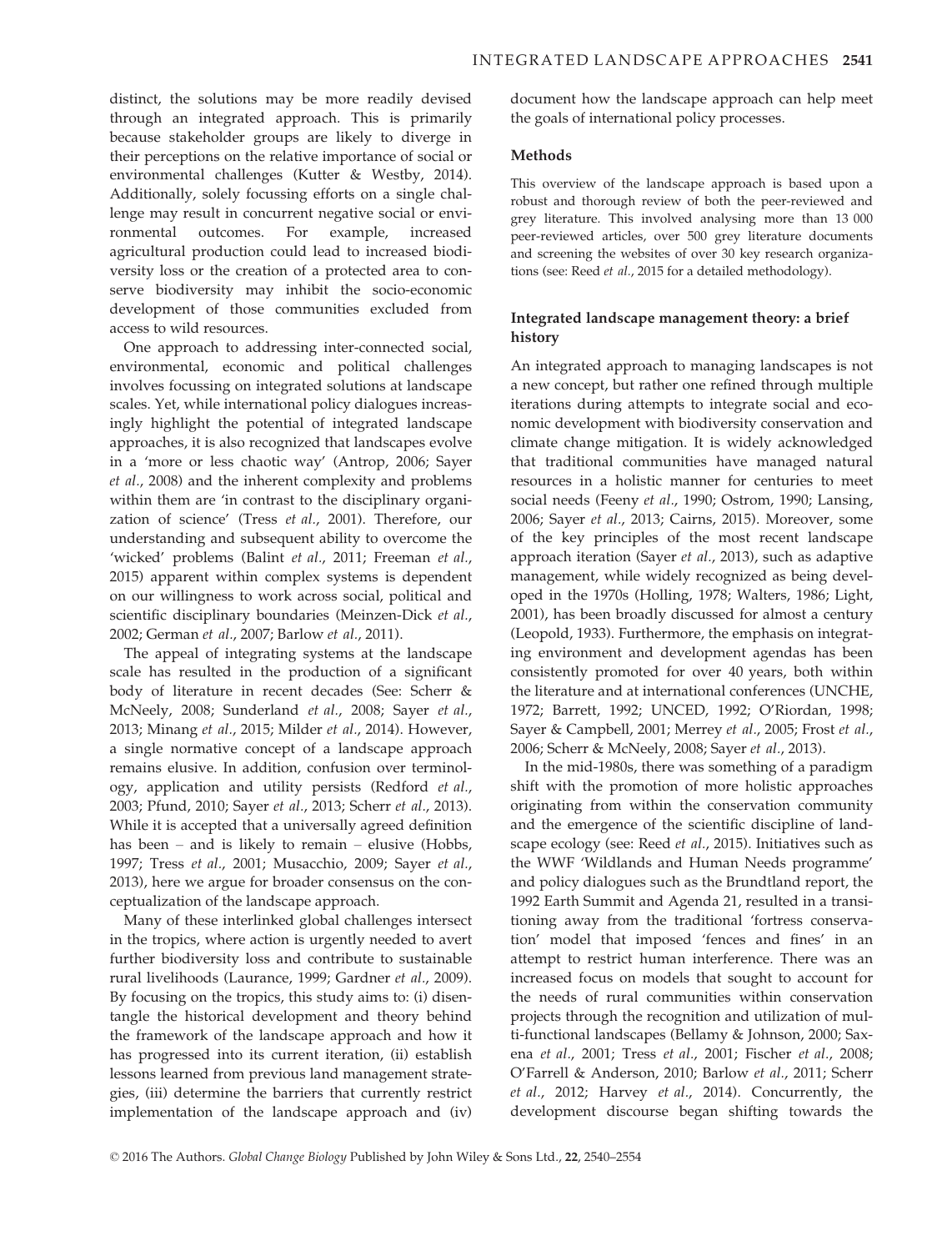value of safeguarding natural resources to enhance rural development (Ruttan, 1984; Salafsky & Wollenberg, 2000; WRI, 2000; Murphree, 2002; Shackleton & Shackleton, 2004; Belcher et al., 2005; Sunderlin et al., 2005; Sunderland et al., 2008).

As integrated thinking evolved, a plethora of approaches were conceived. These were largely designed to reconcile social and environmental agendas with the much-heralded objective of delivering 'winwin' outcomes that both conserve biodiversity and enhance socio-economic development. However, while such win-win objectives remain desirable, it has been argued that the true value of such approaches lies in their marketability as opposed to their utility in practice (McShane et al., 2011). This marketability has resulted in a strong show of support from donors and policymakers that, as a consequence, has seen a reluctance from the research community to acknowledge the trade-offs that can, and will, occur in targeting joint conservation and development objectives (Faith & Walker, 2002; Wells & McShane, 2004; Sunderland et al., 2008; McShane et al., 2011; Salafsky, 2011).

This win-win rhetoric has formed the basis of a suite of recent conservation and/or development approaches as many global non-governmental organizations (NGO's) that previously had an explicit objective of conserving nature – such as Conservation International (CI), International Union for Conservation of Nature (IUCN), World Wildlife Fund (WWF), among others – developed projects to recognize the needs of people within the landscape. This review identified a number of prominent approaches that either emerged, or were re-visited, following the Rio Earth summit (e.g. these include Integrated Water Resource Management (IWRM) or Integrated Watershed Management (IWM); Ecosystem Approach (EA); Integrated Rural Development (IRD); Integrated Natural Resource Management (INRM); Integrated Conservation and Development Projects (ICDP's); and Forest Landscape Restoration (FLR)).

Although these approaches are commonly referredto within the literature, it should be noted that they merely act as umbrella terms for a very wide variety of similar, or even identical initiatives, albeit under different guises (Table 1). While the one dominant commonality of these initiatives was the aim to optimize conservation and development outcomes by managing more holistically, the much sought win-win outcomes often remained elusive. Despite documented cases that show that win-win or even triple win outcomes are achievable (Barrett & Arcese, 1995; Agrawal et al., 1997; Wells et al., 1999; Ferraro, 2001; Saxena et al., 2001; Cao et al., 2009; Miller et al., 2011), experience suggests these few examples are the exceptions and are not achieved

at larger scales. Instead, most management or policy interventions result in winners and losers (Wunder, 2001; Brown, 2002; Berkes, 2007; Laumonier et al., 2008; Sunderland et al., 2008; Pfund et al., 2011; Castella et al., 2014).

The acknowledged failings of integrated management approaches have resulted in a number of critiques (Agrawal & Gibson, 1999; Murombedzi, 1999; Adams et al., 2004; Chapin, 2004; Robinson & Redford, 2004; Sayer & Wells, 2004; Wells & McShane, 2004; Jeffrey & Gearey, 2006; McShane et al., 2011; Redford et al., 2013). These suggest that there are three key reasons why it has been difficult to achieve optimal, and multiple, outcomes.

First, these prior approaches have often failed to acknowledge the inevitable trade-offs within the landscape, electing instead to maintain appeal with policymakers and landscape practitioners by promoting unrealistic dual or triple win deliverables (Pfund, 2010). It will often be the case that optimal solutions for one person, will be sub-optimal for another and as such, accounting for these trade-offs is fundamental to addressing linked social and environmental challenges. Secondly, despite emphasizing the importance of integration as an objective, researchers, policymakers, and conservation and development practitioners have struggled to overcome disciplinary boundaries. Stucki & Smith (2011) observe that despite the widespread promotion of integration, aside from the rhetoric, researchers remain embedded within their disciplinary silos: 'water resource managers talk about Integrated Water Resource Management (IWRM), ecologists about the Ecosystem Approach (EA), marine professionals about Integrated Coastal Zone Management (ICZM), agricultural scientists about Integrated Natural Resource Management (INRM) and foresters about Forest Landscape Restoration (FLR)'. Finally, the research community may be guilty of 'muddying the waters' when offering solutions to pressing scientific questions. As such, an ever-growing lexicon of terminology has evolved in relation to landscape approaches to environmental and developmental challenges (Ewers & Rodrigues, 2006; Mastrangelo et al., 2014; Waylen et al., 2014).

Ironically, this confusion may have been perpetuated through the burgeoning zeal of research organizations aiming to embrace integration, with every new tweaking of a given iteration resulting in a plethora of often florid and confusing terms. Organizations from across the spectrum of sectors are developing their own interpretations of landscape approaches and labelling them differently, either due to unawareness of existing approaches or a desire to develop their 'own' brand. However, this may hinder progress as confusion over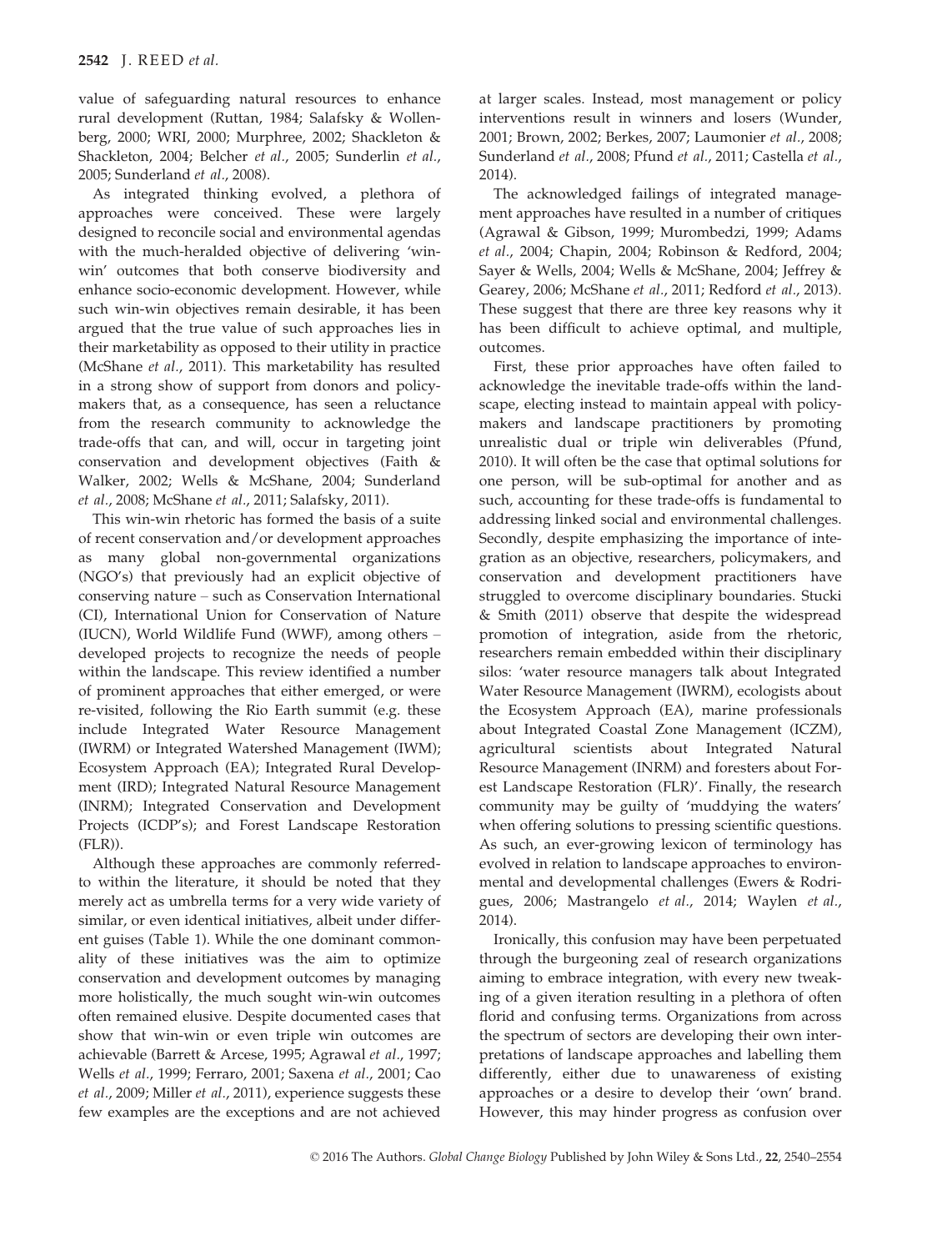| Lead author          | Year         | Terminology used                                                                                     |  |
|----------------------|--------------|------------------------------------------------------------------------------------------------------|--|
| Barrett              | 1992         | Agrolandscape ecology                                                                                |  |
| Barrett              | 1994         | Sustainable landscape approach; Landscape approach; Agrolandscape ecology; Noosystem; Holistic       |  |
|                      |              | management; Sustainable Agrolandscape Management.                                                    |  |
| Howarth              | 1999         | Lifescape                                                                                            |  |
| Bellamy              | 2000         | <b>Integrated Resource Management</b>                                                                |  |
| Saxena               | 2001         | <b>Integrated Natural Resource Management</b>                                                        |  |
| Sayer                | 2001         | Integrated Natural Resource Management                                                               |  |
| Velazquez            | 2001         | Landscape approach; Participatory research approach; Landscape evaluation system.                    |  |
| Browder              | 2002         | Integrated conservation & development project                                                        |  |
| Younge               | 2003         | Eco-region Based Conservation                                                                        |  |
| Douthwaite           | 2004         | Integrated Natural Resource Management                                                               |  |
| Keough               | 2005         | Integrative ecosystem management; Collaborative decision making; Integrative collaborative ecosystem |  |
|                      |              | management; Collaborative stewardship; Natural Resource Management.                                  |  |
| Lllambi              | 2005         | Participatory Conservation                                                                           |  |
| Merry                | 2005         | <b>Integrated Water Resources Management</b>                                                         |  |
| Sharma               | 2005         | Community Based Natural Resources Management; Participatory Forest Management; Joint forest          |  |
|                      |              | management; Community forestry; Leasehold forestry; Integrated landscape approach; Livestock         |  |
|                      |              | Management; Rangeland ecology; Rangeland co-Management                                               |  |
| Frost                | 2006         | <b>Integrated Natural Resource Management</b>                                                        |  |
| Potschin             | 2006         | Landscape Ecology; Sustainability Science; Landscape Approach                                        |  |
| Amede                | 2007         | Sustainable land management; Local Level Participatory Planning Approach                             |  |
| <b>Berkes</b>        | 2007         | Community Based Conservation                                                                         |  |
| German               | $2007\,$     | Participatory Integrated Watershed Management                                                        |  |
| Muhweezi             | 2007         | Transboundary Ecosystem Management Approach                                                          |  |
| von Kaufmann         | 2007         | Integrated Agricultural Research for Development                                                     |  |
| Yin                  | 2007         | <b>Integrated Assessment Approach</b>                                                                |  |
| Hall                 | 2008         | Payment for Ecosystem Services                                                                       |  |
| Scherr               | 2008         | Ecoagriculture                                                                                       |  |
| Shiferaw             | 2008         | Integrated Watershed Management                                                                      |  |
| Cao                  | 2009         | Sustainable Environmental Restoration; Sustainable Development; Payment for Ecosystem Services;      |  |
|                      |              | Poverty Reduction and Environmental Restoration.                                                     |  |
| Duff                 | 2009         | Adaptive Collaborative Landscape Management (ACLM)                                                   |  |
| Gardner              | 2009         | Adaptive -landscape planning framework                                                               |  |
| Musacchio            | 2009         | Landscape Ecology; Sustainability Science; Translational Landscape Research and Practice; Holistic   |  |
|                      |              | Landscape Ecology; Translational Approach                                                            |  |
| Sayer                | 2009         | Landscape Approach                                                                                   |  |
| Termorshuizen        | 2009         | Landscape Services Framework                                                                         |  |
| Ianni                | 2010         | Forest Landscape Restoration; Ecosystems Approach                                                    |  |
| Pearson              | 2010         | Landscape Ecology; Landscape Ecological Approach; Trans-disciplinary Approach                        |  |
| Sandker              | 2010         | Landscape Approach                                                                                   |  |
| Lewis                | 2011         | Community Markets for Conservation<br>Integrated Conservation and Development Project                |  |
| Sellamuttu           | 2011         |                                                                                                      |  |
| Stucki               | 2011         | Integrated Water Resources Management; Ecosystem Approach; Integrated Coastal Zone Management;       |  |
|                      |              | Integrated Natural Resource Management; Forest Landscape Restoration                                 |  |
| Haregeweyn<br>Padoch | 2012<br>2012 | Integrated Watershed Management<br>Landscape Approach                                                |  |
| Palsaniya            | 2012         | Integrated Watershed Management                                                                      |  |
|                      | 2012         | Mosaic Agricultural-Forestry-Fishery-Stock Breeding System                                           |  |
| Qiang<br>Scherr      | 2012         |                                                                                                      |  |
| Sayer                | 2013         | Ecoagriculture<br>Landscape Approach                                                                 |  |
| Castella             | 2014         | Participatory land use planning                                                                      |  |
| Indrawan             | 2014         | Satoyama                                                                                             |  |
| Kutter               | 2014         | Landscape Approach                                                                                   |  |
|                      |              |                                                                                                      |  |

Table 1 Terminology identified throughout this review referring to some form of integrated landscape approach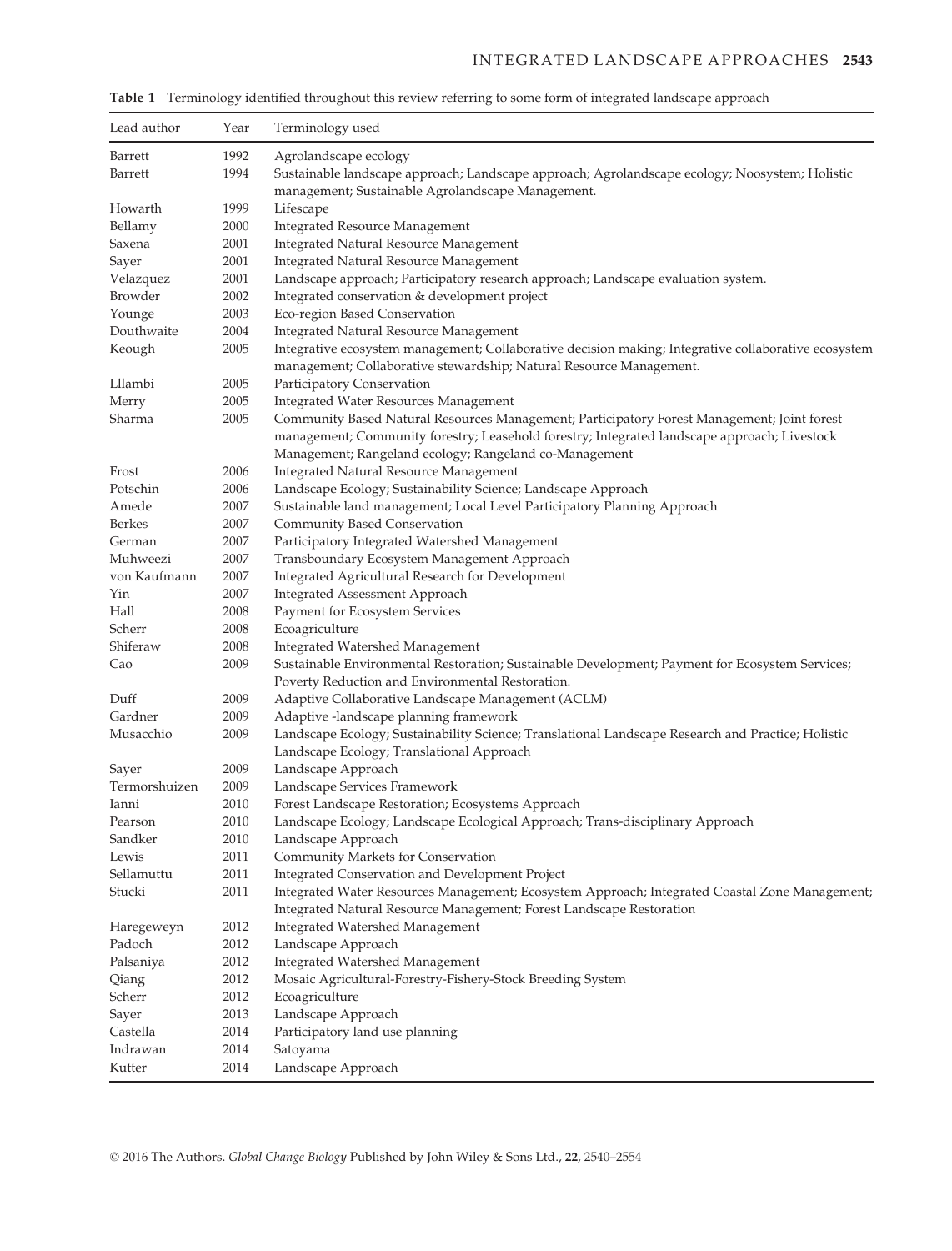terms and their application may be impeding donor commitments, slowing policy traction and stalling practitioner uptake. It has also been suggested that researchers, practitioners and development agencies are repeating past mistakes (Castella et al., 2014) and that there remains a large divide between research and practice (Sunderland et al., 2009) and policy (Shackleton et al., 2009; Shanley & López, 2009). It is therefore important to highlight the mechanisms behind these failings and identify how we can best learn to bridge these gaps.

Existing criticism of prior approaches that have not sufficiently addressed development and conservation objectives have galvanized efforts to provide a refined approach to landscape design and management (McShane et al., 2011; Milder et al., 2012; Sayer et al., 2013). The challenge for sustainability scientists and practitioners is to integrate research efforts from design to practice. By acknowledging conservation and development trade-offs and incorporating them into framework designs, management practices can be developed to best account for such trade-offs. This should ensure the delivery of a coherent approach, with the greater clarity appealing to donors, policymakers and practitioners.

## The landscape approach

A landscape approach can be defined as a framework to integrate policy and practice for multiple competing land uses through the implementation of adaptive and integrated management systems (Reed et al., 2015). The landscape approach seeks to address global challenges of poverty alleviation, food security, climate change and biodiversity loss. Although it can be viewed as a refinement of prior approaches, it is distinct as it explicitly acknowledges that satisfying all stakeholders will often be unachievable. By bringing together the diverse range of stakeholders operating within the landscape and attempting to understand what each of their requirements and expectations are, trade-offs and synergies can be identified. Management plans should then aim to capitalize on the synergies while the trade-offs will enable planners to identify who is losing out and as such appropriate compensation or alternatives can be sought. Therefore, the landscape approach attempts, through participatory, inclusive negotiation and planning to minimize trade-offs and maximize synergies so that there are fewer losers and more winners (Sayer et al., 2014).

Perhaps the greatest distinction of the landscape approach is that it does not follow the traditional unidirectional project cycle approach. Due to the dynamic nature of living landscapes, it follows that there should be no defined end point to a landscape approach, rather it should be an iterative process of negotiation, trial and adaptation (Sayer et al., 2013, 2014). Adaptive management feedback mechanisms will provide stakeholders the capacity to best account for conservation and development challenges within the landscape (see: Sandker et al., 2010). Below we identify some of the key aspects of a landscape approach (Table 2), for a

| Five key aspects of an effective<br>landscape approach (the five E's) | Summary                                                                                                                                    |
|-----------------------------------------------------------------------|--------------------------------------------------------------------------------------------------------------------------------------------|
| Evaluate progress                                                     | Monitoring processes need to balance participatory engagement and scientific rigour                                                        |
|                                                                       | Metrics must be specific to the landscape context encompassing evaluation of social,<br>environmental, production and governance variables |
|                                                                       | Without appropriate metrics, feedback loops fail and adaptive management is unachievable                                                   |
| Establish good governance                                             | Optimal governance structures will vary among landscapes                                                                                   |
|                                                                       | Identifying the structure which works best and evaluating these structures over time is key to<br>landscape sustainability                 |
| Evolve from panacea solutions                                         | Acknowledge that a landscape approach is not universally applicable                                                                        |
|                                                                       | A landscape approach might not be the most effective strategy all of the time                                                              |
|                                                                       | Contextualization is fundamental to success                                                                                                |
|                                                                       | Every framework must be tailored to the specific landscape configuration and aligned with<br>specific goals                                |
| Engage multiple stakeholders                                          | Need for ongoing, inclusive, participatory negotiation processes.                                                                          |
|                                                                       | Enable stakeholders to identify objectives, develop synergies, account for trade-offs                                                      |
|                                                                       | Align local socio-cultural and global environmental concerns                                                                               |
|                                                                       | Good, and trusted, facilitation is key                                                                                                     |
| Embrace dynamic processes                                             | Individual components of a landscape are not static.                                                                                       |
|                                                                       | Frameworks needs to be dynamic                                                                                                             |
|                                                                       | Frameworks require built in mechanisms to mitigate stochastic and unpredictable changes                                                    |

Table 2 The key aspects of an effective landscape approach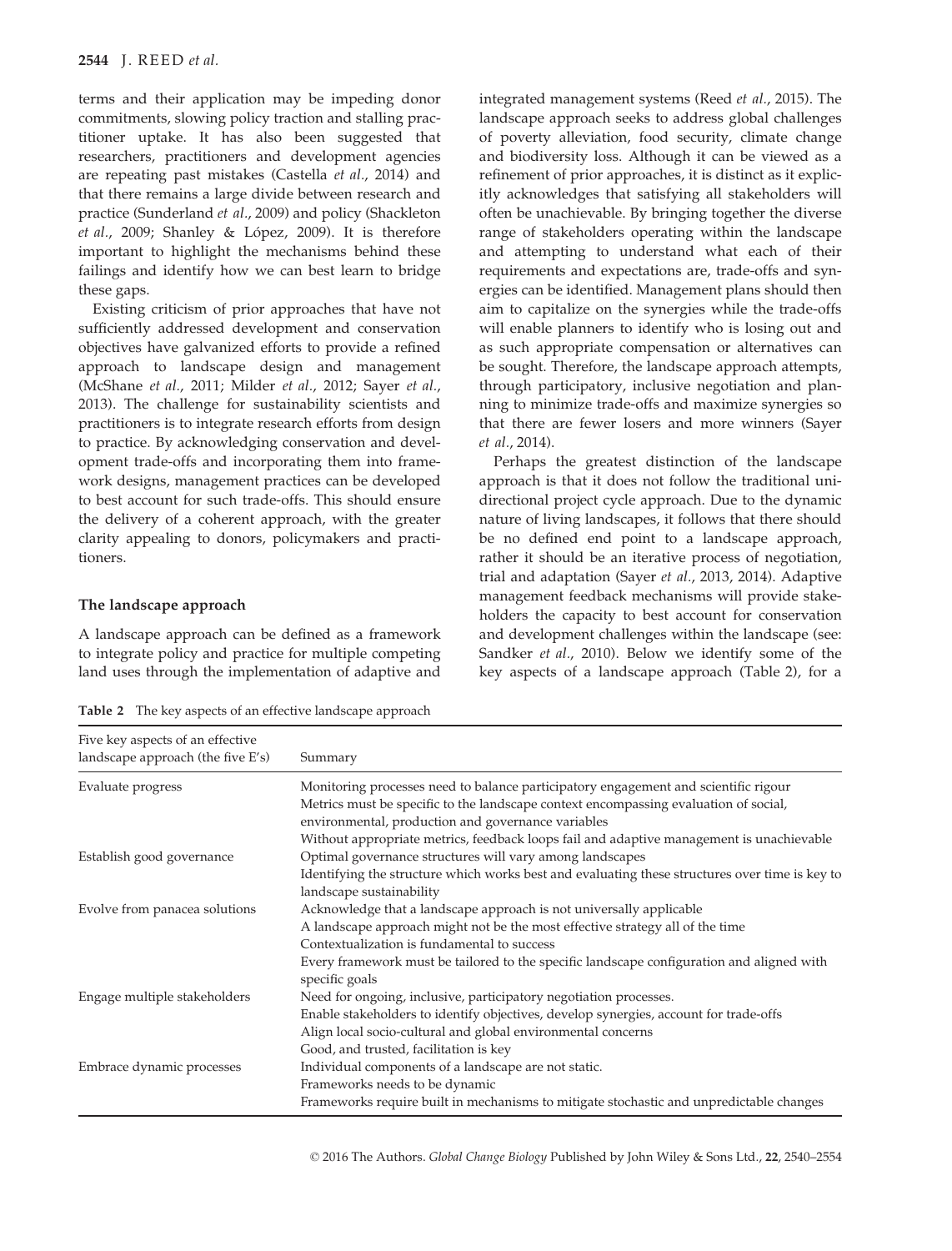more conclusive set of guiding principles, see Sayer et al. (2013).

#### Key aspects of an effective landscape approach

Evaluating progress within a landscape is fundamental to determining where gains or losses are being made. Without – understandable, cost-effective and reliable – tools for measuring landscape outcomes, applying appropriate adaptive management decisions to maximize gains and mitigate losses will become impossible. How such decisions are arrived at will largely depend on the structural arrangements and governance systems in place within and outside the landscape.

Contrary to much of the rhetoric in favour of community-based approaches, experience from the national policies of Brazil and Costa Rica has shown that topdown governance structures can be hugely effective in reducing rates of deforestation (Ibrahim et al., 2010; Nepstad et al., 2014). However, such structures have been cited as a major contributor to the lack of success of many integrated conservation and development projects (Browder, 2002; Brown, 2002; Hall, 2008) and go against the basic premise of the landscape approach that calls for multi-scale integration of stakeholders. This does not preclude landscape approaches from utilizing top-down governance, rather there is an increased risk of the implementing partner's objectives being misaligned with the capacities and intentions of practitioners, potentially further marginalizing local stakeholders (Browder, 2002). Again, inclusive study design and ongoing consultation can help to mitigate such undesired eventualities (Scherr et al., 2012).

Similarly, strictly bottom-up governance structures can also face significant challenges. Issues reported in the literature that can impinge the effectiveness of bottom-up or community-based governance systems include lack of social capital or strong leadership (Pretty, 2002, 2003; German et al., 2007), weak institutional support (Princen, 2003), lack of capacity or financial resource (Ewing, 1999; Berkes, 2007), inequitable share of benefits (Ostrom et al., 1999) and inability to prevent 'land grabbing' or elite capture of resources (Dietz et al., 2003). A preferable, and perhaps increasingly common, system of governance for landscapes has a hybrid, multi-level and cross-sectoral structure (Ostrom, 1990; Lemos & Agrawal, 2006; Berkes, 2007; Ostrom et al., 2007; Ros-Tonen et al., 2008; Colfer & Pfund, 2011; Torfing et al., 2012; Kozar et al., 2014) that benefits from the integration of internal traditional knowledge and external institutional and financial support.

Ostrom et al. (2007), Sayer et al. (2013) and others stress the importance of not subscribing to panaceas for resolving complex social–ecological landscape challenges. A landscape approach is not a cure-all remedy and will not be appropriate in all contexts. It is therefore necessary to evaluate the different land-use options across the landscape and provide verifiable data to support management plans for optimal environment and development outcomes. As such, the ten principles of the landscape approach (Sayer et al., 2013) provide a framework from which practitioners can select and then adapt to local conditions. The principles should not be considered a prescriptive approach to spatial planning but rather a 'menu' from which to select appropriately, depending on specific landscape contexts (Tallis et al., 2008a; Sayer et al., 2013; Van Noordwijk et al., 2014).

This need for contextualization extends beyond the evaluation of spatial and biophysical components. A complete landscape assessment should account for the 'sense of place and identity' of landscape inhabitants (Van Noordwijk et al., 2014). Careful consideration must be given to the sociocultural needs and desires of rural communities as 'often land management is not just an economic activity but also a way of life' (Mishra Panda, 1999). This is well illustrated by the tendency of rural communities to align important community rituals and ceremonies with key events in the agricultural calendar (Posey, 1985).

Inclusive, participatory stakeholder negotiation can help align local socio-cultural and global environmental concerns (Altieri & Masera, 1993; Dewalt, 1994; Saxena et al., 2001; Frost et al., 2006). Without commitment from rural communities, landscape approaches are unlikely to succeed, potentially resulting in community members returning to previous destructive practices (Cao et al., 2009) or circumventing restrictions in favour of high-return, high environmental cost land-use practices (Sen et al., 1997; Nautiyal et al., 1998). However, evidence has emerged that communities are willing to trade environmentally costly land-use practices that deliver short-term economic gains for those that deliver long-term social and environmental gains, providing they are adequately informed and convinced of the benefits (Keough & Blahna, 2006; Cao et al., 2009). Finally, the practitioners of the landscape approach must be cognizant of the cross-cutting challenges of gender inequity, food and nutritional security, and climate change that are often manifest in rural landscapes.

#### Recognizing dynamic processes

Landscapes are inherently dynamic. The individual components that comprise a landscape, be they biophysical, social or political, never remain static and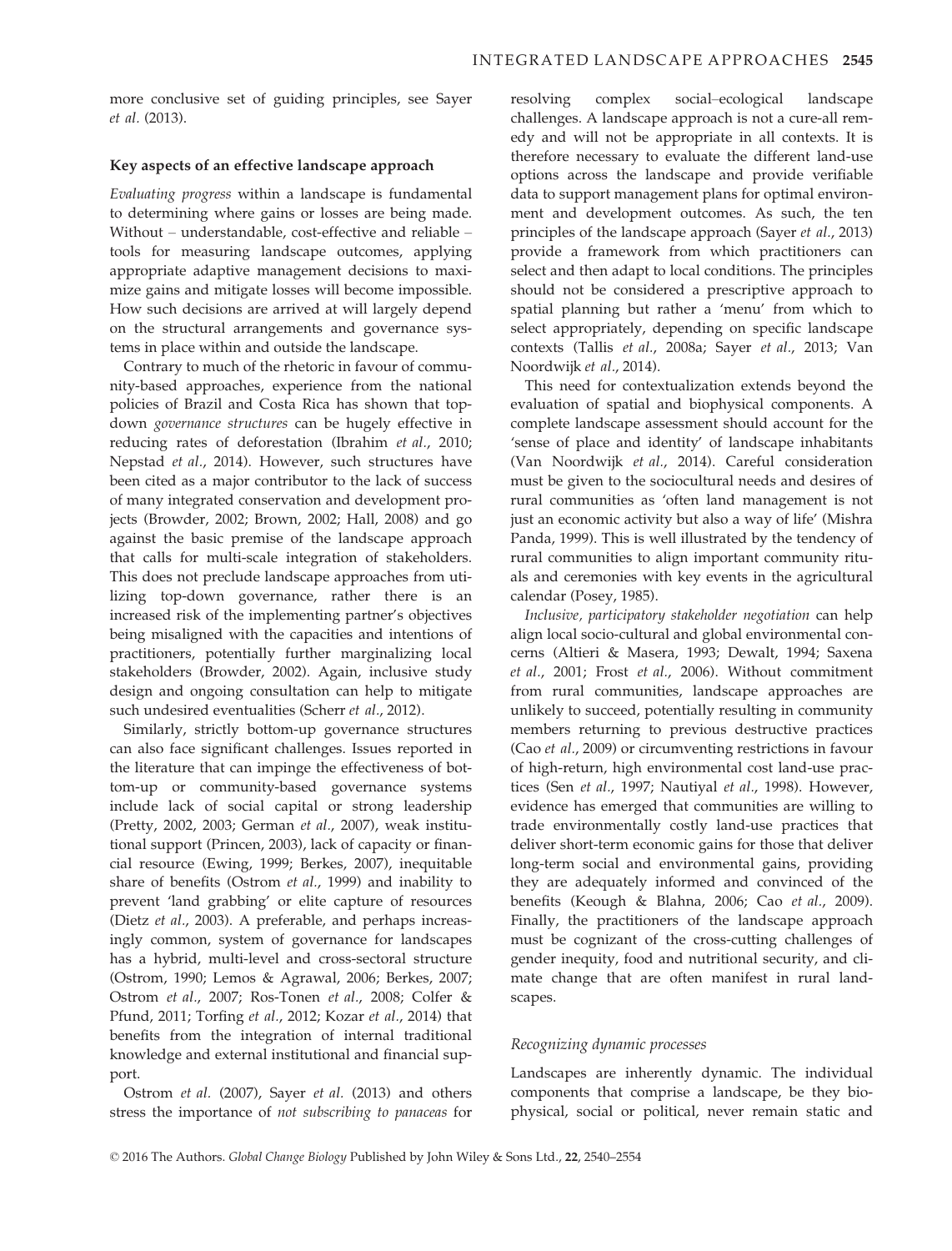stochastic changes can, and will, inevitably occur. To be effective, a landscape approach framework therefore needs to be flexible enough to adapt to such changes. Given that the landscape approach encourages inclusivity of multiple stakeholders, governed at multiple scales through the application of adaptive management to outcomes without specific objectives, it would be remiss of the approach – and it's practitioners – not to be as dynamic as the landscape in which they are working. The landscape approach framework, when applied to its full potential, should be resilient and resistant to stochastic, counter-intuitive or unpredictable changes through well-designed and evaluated systems. Such systems have the potential to identify and avoid perverse outcomes (Kinzig, 2001).

## Barriers to implementation of the landscape approach

This literature review provided evidence that there is both a need and demand for the widespread adoption of integrated landscape approaches, with 37% of the final suite of studies explicitly stating the need for the approach in one form or another. However, within the peer-reviewed literature very few documented examples of an integrated landscape approach in practice – as we define it – were found. Furthermore, the examples that were retrieved (from both the peer-reviewed and grey literature) often failed to provide the necessary detail for how the approach had been applied, how progress had been measured and evidence of empirical data to support the outcomes (J. Reed, J. van Vianen, J. Barlow, T. Sunderland, in preparation). This raises questions as to why there is a large gap between knowledge and implementation, why landscape approaches have been implemented but not reported in

the scientific literature, what barriers to implementation currently exist, and to what extent these barriers can be overcome? Somewhat ironically, there are processes that are required to effectively implement a landscape approach that also contribute to the current barriers to implementation. As such, there is some overlap between the preceding section – key aspects of a landscape approach – and the subsequent section where we describe some of the key challenges – as identified from the literature – to implementing a landscape approach (Table 3).

## Time lags

The lack of documented landscape approaches may be due to the ongoing theory development process, resulting in a time lag whereby implementing partners are reluctant to commit to initiatives until the theory and conceptualization is fully established. However, application of the landscape approach is necessary to advance progress towards environmental and developmental sustainability. Without application, the landscape approach is vulnerable to the same fate of many other integrated approaches (such as the ecosystem approach and integrated conservation and development projects (ICDP's) into which considerable thought, resources and debate, were invested in the design and planning without them ever being fully tested in practice (Wu & Hobbs, 2007; Sunderland et al., 2013; Castella et al., 2014; Waylen et al., 2014). Castella et al. (2014) go as far as recommending fewer resources be invested in planning and more in implementation, as many projects fail to make it past the design stage and as such the precise baseline data collected is never utilized. However, this is contrary to the recommendations of others, who consider efficient design to be inte-

Table 3 Current barriers to implementation of a landscape approach

| Barriers to effective landscape<br>approach implementation | Recommended solutions (in brief)                                                                            |
|------------------------------------------------------------|-------------------------------------------------------------------------------------------------------------|
| Time lags                                                  | Landscape approach theory is still evolving                                                                 |
|                                                            | Theory needs to be further refined                                                                          |
|                                                            | Commitments to implementation efforts are necessary to support our understanding                            |
| Terminology confusion                                      | Look beyond current labels in use                                                                           |
|                                                            | Accept there are many potential entry points to a landscape approach                                        |
| Operating silos                                            | All actors (researchers, policymakers, practitioners, donors etc.) engaged in landscape                     |
|                                                            | approaches should be encouraged to integrate efforts in order to overcome traditional<br>operating barriers |
| Internal/external engagement                               | Implementers should engage stakeholders in full, open and inclusive negation processes                      |
|                                                            | Local stakeholders are empowered by identifying their needs rather than what they are prepared              |
|                                                            | to accept                                                                                                   |
| Monitoring                                                 | Researchers must continue to develop and refine appropriate and cost-effective metrics                      |
|                                                            | Implementers are encouraged to refer to the growing body of literature on landscape metrics                 |

© 2016 The Authors. Global Change Biology Published by John Wiley & Sons Ltd., 22, 2540-2554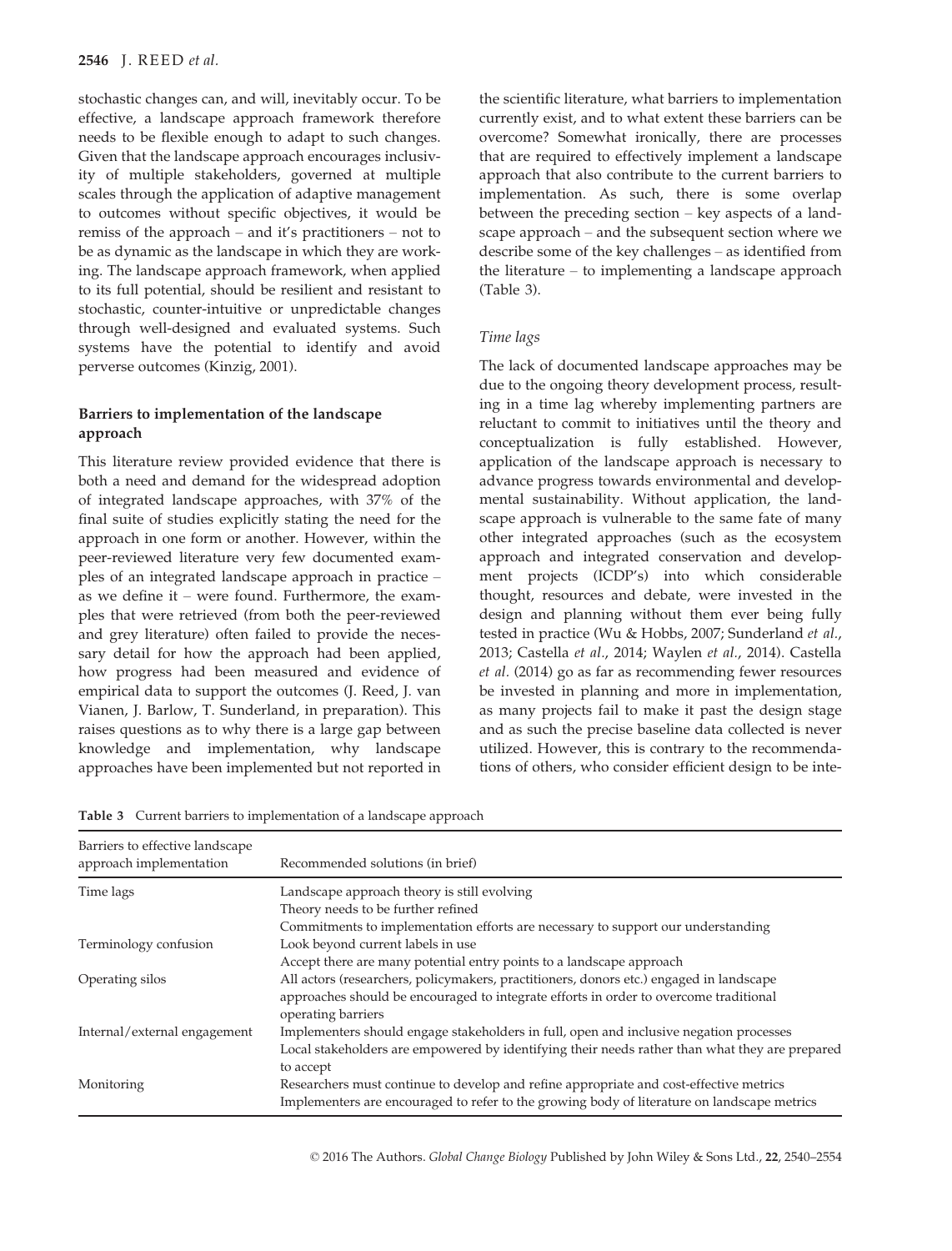gral to closing the knowledge–implementation gap (Nassauer & Opdam, 2008; Wu, 2008; Pearson & Gorman, 2010). Furthermore, there are numerous examples of ICDP's being implemented but sufficient baseline data for monitoring rarely being collected (Sunderland et al., 2013). As with many components of a landscape approach, finding an optimal balance that is context specific will be necessary. With considerate design, application and monitoring, there is considerable potential to generate feedback mechanisms to develop future guidelines for good practice.

The premise of a holistic approach is the capacity to study the whole system even when not fully cognizant of the precise functioning of the component parts (Naveh, 2001). Furthermore, adaptive management promotes a trial-by-error approach that necessitates learning from prior experience to formulate better established management plans through iterative processes (Holling, 1978). While efforts must be made to strengthen the theory and conceptualization of landscape approaches, there is sufficient knowledge already available to apply it in practice. The real value of this knowledge will only be realized through integrated commitments to implement and evaluate the approach over larger spatial and temporal scales.

## Terminology

As previously alluded to, a further barrier to implementation could be the proliferation of terms associated with landscape approaches (see Table 1). Consistent with the findings of this review, a recent study by Ecoagriculture Partners identified over 80 terms all alluding broadly to the same concept of integrated approaches to land management (Scherr et al., 2013). It is important that the research community is able to provide a more cohesive argument to better engage with stakeholders and decision-makers. A logical first step could be to look beyond the current labels in use by the various sectors operating within a landscape and instead accept that all are entry points towards a landscape approach (Minang et al., 2015). In this sense, a landscape approach becomes less about a destination, or endpoint, and more about the journey, reiterating the need to have regular, inclusive and facilitated negotiation between stakeholders that generate feedback mechanisms for adaptive management.

## Operating silos

Implementation may also be being impeded because of a reluctance among individuals and institutions to operate outside of their regular realms of operation and expertise, more critically it is only through strategic partnerships that such integration can be effective. Researchers have long promoted the need for integration (Barrett, 1992; O'Riordan, 1998; Sayer & Campbell, 2001; Merrey et al., 2005; Frost et al., 2006; Scherr & McNeely, 2008; Sunderland et al., 2008; Sayer et al., 2013) and yet remain entrenched within their own disciplinary silos (Kinzig, 2001; Barlow et al., 2011; Stucki & Smith, 2011). Likewise, multiple sectors represented within the landscape have traditionally maintained sectoral objectives, whether that is be to satisfy agricultural, forestry, tourism, energy, resource extraction or sociocultural demands. At the national level, ministerial silos also exist with a typical administrative structure containing separate ministries for forests, agriculture and energy, for example. To bridge the knowledge–implementation gap, a greater willingness to work across disciplinary, sectoral and political silos must be displayed. There is, however, considerable cause for optimism in this regard, with the continued support for interdisciplinary research, and the emergent field of sustainability science (Kates et al., 2000; Clark, 2007).

Finally, donors and project sponsors are also reluctant to break from traditional norms with a tendency to support projects at small spatial and temporal scales. Clearly, to fulfil the objectives of an integrated landscape approach, either longer term commitments from donors must be sought or alternative mechanisms for financing sustainable landscapes be put in place. Established funding donor cycles are inherently maladapted to fully support a truly integrative landscape approach, and a paradigm shift is required to alter how donors see and rate outcomes of implementations. This emphasizes the need for some simple and understandable landscape metrics that will enable stakeholders to evaluate progress and make informed decisions for future management (see below).

## Internal/external engagement

The landscape approach encourages full participatory engagement from the outset (Frost et al., 2006; Harvey et al., 2008; Sayer et al., 2013); by bringing stakeholders together and understanding what their specific expectations of the landscape are, which ecosystem goods and services it provides and how optimal land-use strategies can be formulated. Such participatory engagement – underpinned by facilitation, negotiation and compromise – is a key tenet of the approach, and therefore, it is vital that this process is performed with due consideration. All too often, attempts at engaging local stakeholders have merely served as a box-ticking exercise to satisfy the requirements of the project. A German Technical Cooperation Agency (GTZ) study noted that insufficient allocation of resources into project design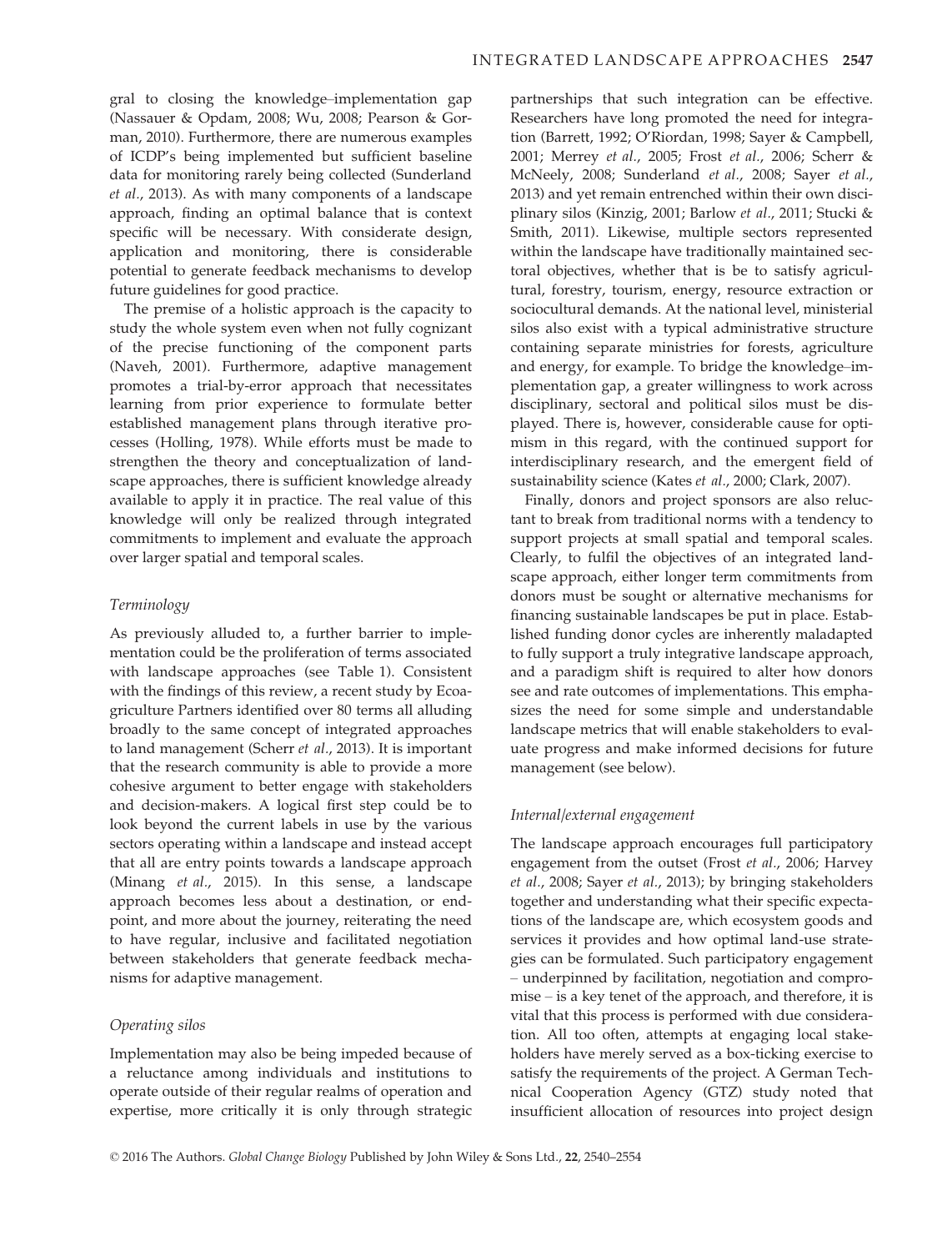led to hasty implementation, resulting in local stakeholders lacking the capacity to understand or implement the concepts (Soulivanh et al., 2004). German et al. (2007) describe how community meetings were organized with the intention of engaging stakeholders. However, community members were ill-prepared to attend due to lack of time (insufficient notice) or resources (meetings held in inaccessible locations). Furthermore, those that were able to attend did so only to find the meetings conducted in a language they were unable to understand or that pre-existing demographic or social hierarchies prevented adequate engagement. The authors go on to stress that the conducting of, and attendance at, community fora must not be recognized as an adequate 'proxy for true participation'.

A landscape approach must attempt to not only understand the basic needs of local stakeholders but to foster empowerment of community members. By providing local stakeholders an active voice in the design and management of the landscape, it can be determined what people want and expect, rather than what they are prepared to accept (Costanza, 2003). However, caution must be applied as the literature is replete with examples of poorly contextualized interventions with good intentions resulting in outcomes far removed from the objectives. For example, Cao et al. (2009) describe how reformation of property rights returned 90% of forests to individual farmers with the intention of alleviating forest degradation, only for farmers to exponentially increase transformation of their newly acquired forests; Carpentier et al. (1999) outline how tripling the market value of Brazil nuts (a pro-conservation extraction product) did not lead to – the anticipated – reduction in forest loss, as households invested their additional income in cattle ranching leading to increases in deforestation; finally, the classic acceleration example shows forest dependent communities investing in chainsaws with predictable outcomes (Wunder, 2001).

Inclusive consultation will also assist in aligning the often multi-scale objectives of internal and external land users. External stakeholders often encompass corporate entities whose role in the landscape is one of economic bottom lines that often run counter to rural development and environmental objectives. Commonly, these can include ecotourism, mineral extraction, agri-business, logging or industry. Equally, an external stakeholder may be promoting pro-environmental interventions, which may or may not be appealing to rural communities, such as large-scale reforestation programmes; UN REDD+ pilot projects; agroforestry initiatives; climate-smart, organic or sustainably intensive agriculture projects. For external stakeholder driven land-use projects to be achievable and sustainable, a degree of consensus among landscape inhabitants is necessary. Communities will need to be engaged and this will ordinarily take the form of co-operation, co-investment or compensation. A landscape approach can be applied to address specific landscape challenges, both existing and novel. By selecting appropriate landscape principles, positive synergies can be identified and inevitable trade-offs better accounted for, enabling the identification of the optimal form of engagement for community members.

Aligning external and internal objectives and capacities is a significant challenge for effective implementation of a landscape approach (Chia & Sufo, 2015). However, 'identifying and managing, rather than avoiding social conflict' can assist in achieving mutually beneficial outcomes (Keough & Blahna, 2006). Recommendations to improve equitable input towards landscape design and sustainable, long-term engagement include: participatory land-use planning (PLUP) (Pfund et al., 2011; Castella et al., 2014), participatory mapping (Chambers, 1994; Boedhihartono & Sayer, 2012), forum groups (Colfer & Pfund, 2011) and semistructured interviews (Watts & Colfer, 2011) to name a few already well-established examples. Furthermore, the literature suggests that developing a mechanism to facilitate negotiation between stakeholders' aids progress, with numerous examples where committees comprising both internal and external stakeholders have been instrumental in contributing to successful participatory involvement (Curtis & Lockwood, 2000; Lebel & Daniel, 2009; Scherr et al., 2012). In these cases, the committee tends not to have any formal authority, rather they advise on basic planning, conflict resolution and budget or decision-making processes (Lebel & Daniel, 2009).

It is now well recognized that landscapes may provide the workable space for addressing inter-connected global challenges (Wu, 2013; Bustamante et al., 2014; Estrada-Carmona et al., 2014; Milder et al., 2014; Mbow et al., 2015). However, without sufficient political and private sector support, landscape approaches may not be fully realized. Should this be the case, the landscape approach may fall into the traps of preceding approaches and fall out of favour before meeting – what the authors here see as – the high potential for tackling global challenges (see: Redford et al., 2013). A 2012 Global Canopy Programme (GCP) report found that from an annual budget of \$52 billion committed to conservation efforts, only \$10 billion came from the private sector – with over \$6.5 billion of this accounted for by 'green commodities', natural products carrying sustainable or fairly traded certification for example (Parker et al., 2010). Clearly, there is considerable scope to close the gap between private and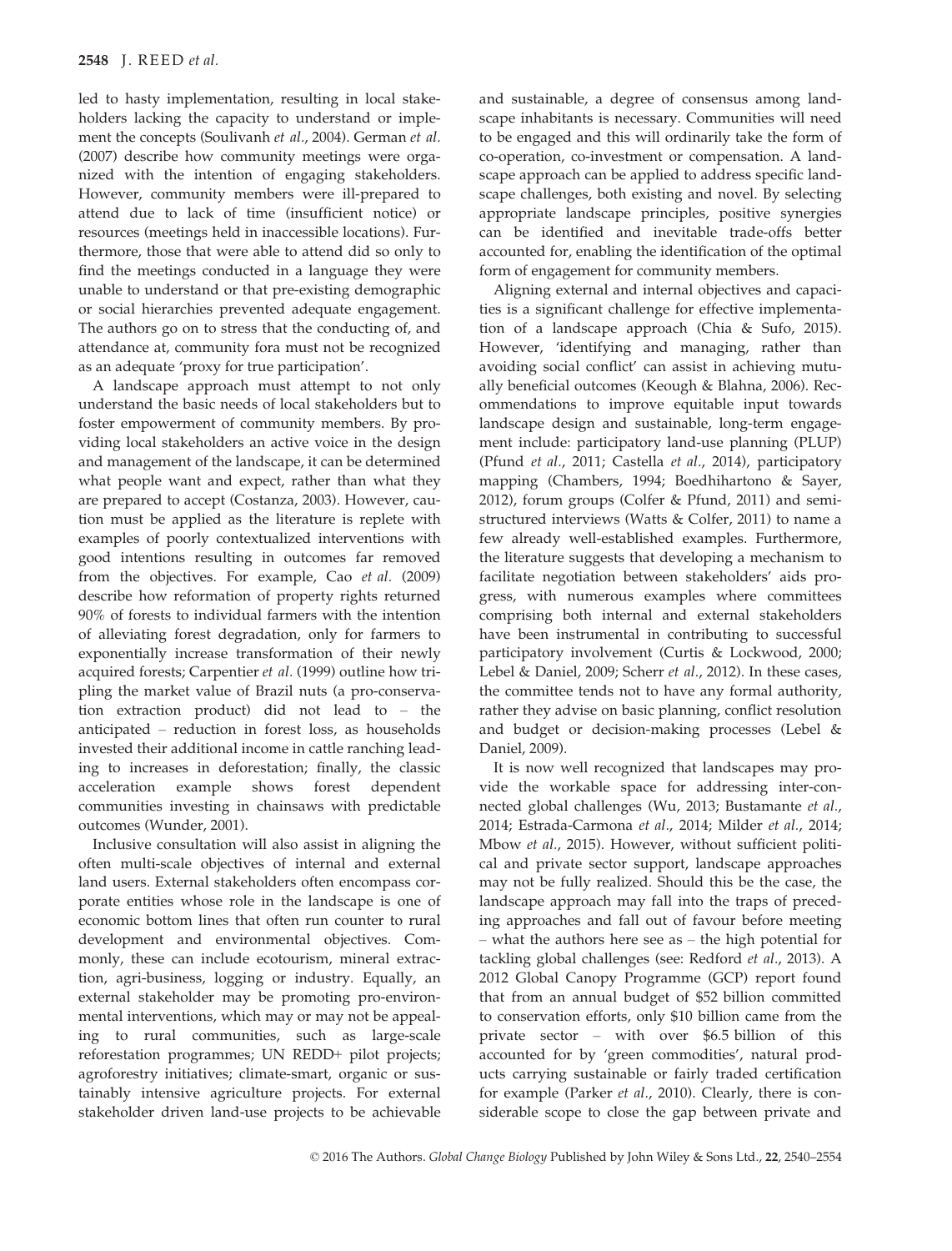public sector investments in landscape initiatives. To this end, the research community must persevere with efforts to provide convincing evidence-based research that illustrates the potential for investment in sustainable landscapes.

## Monitoring

Monitoring is the least developed area of landscape approach application (Lebel & Daniel, 2009; Sunderland et al., 2013), and the recognized need to establish more effective systems of monitoring is consistent throughout the literature. A number of articles refer to either the lack of efficient monitoring systems (Gruber, 2010) or state the requirement for their development in order for landscape approach interventions to succeed (Tallis et al., 2008b; Scherr et al., 2012). Adaptive management is a key tenet of a landscape approach (Sayer et al., 2013). Fundamental to successful adaptive management is the production of metrics that contribute to feedback mechanisms that inform stakeholders and guide decision-making processes (Holling, 1978; Noss, 1990). Put simply, without quantifiable and measurable data, evaluation of progress within the landscape would be indeterminable, feedback loops would fail, adaptive management would be unachievable, and landscape approaches would thus be ineffective.

Landscape monitoring is an inherently challenging task. The size and complexity demand significant intellectual willingness, and financial, institutional and human resource commitments (Singh et al., 2014). Despite the general lack of frameworks for data collection and landscape evaluation, a body of theory is beginning to develop. Researchers have developed a number of tools and indices in recent years (Bebbington, 1999; Bond & Mukherjee, 2002; Aldrich & Sayer, 2007; Sayer et al., 2007; Belcher et al., 2013) and the emergence of participatory approaches to landscape monitoring and evaluation are encouraging – as mentioned in the preceding section. Although participatory approaches may lack some credibility with scientists (Sandker et al., 2010) when well applied, they have the capacity to cost-effectively generate the necessary data for project implementers to identify impacts and project beneficiaries to be further empowered through increased engagement. Ideally, landscape approaches should be assessed along a minimum of four dimensions – environmental protection and restoration; sustainable production; livelihoods security; and institutional capacity/governance (J. Sayer, A.K. Boedhihartono, L. Buck, B. Campbell, A. Dale, C. Elliott, P. Gunarso , K. Kusters, M. Lane, P. Minang, A. Purnomo, H. Purnomo, J. Reed, R. Riggs, J. Langston, T. Sunderland, unpublished). Efficient management, negotiation and decision-making can then help to identify the sub-level indicators of these four dimensions that will be most applicable to the given landscape context. Achieving the right balance of broadness and specificity is vital to ensuring both stakeholder capacity and sufficient scientific rigour. Meanwhile, a further challenge lies in how to maintain the motivation of local people towards participatory monitoring processes, especially once project cycles and funding streams conclude.

## Linking the landscape approach to global policy dialogues

As a further output of our literature screening we attempted to identify where a landscape approach displayed potential to significantly contribute towards the fulfilment of the goals of existing or forthcoming international policy dialogues. Specifically, we have focused

Table 4 Aichi goals and targets that have been identified as being likely to benefit from utilization of the 10 principles of the landscape approach. For a full list of the specific targets refer to the CBD website (https://www.cbd.int/sp/targets/)

| 10 Principles of a<br>landscape approach | Aichi<br>strategic<br>goal most<br>likely to<br>benefit | Aichi<br>target(s)<br>most<br>likely to<br>benefit |
|------------------------------------------|---------------------------------------------------------|----------------------------------------------------|
| Adaptive management                      | E                                                       | 17, 18, 19                                         |
| and learning                             |                                                         |                                                    |
| Common concern entry                     | E                                                       | 4, 17, 18                                          |
| point                                    |                                                         |                                                    |
| Multiple scales                          | A                                                       | 2, 4, 11                                           |
| Multi-functionality                      | D                                                       | 4, 14, 15, 16, 19                                  |
| Multiple stakeholders                    | E                                                       | 4, 14, 17, 18                                      |
| Negotiated, transparent                  | A                                                       | 1,4                                                |
| change logic                             |                                                         |                                                    |
| Clear rights and responsibilities        | D                                                       | 4, 14, 16, 18                                      |
| Participatory user-friendly              | A, B, D                                                 | 1, 2, 4, 17, 18                                    |
| monitoring                               |                                                         |                                                    |
| Resilience                               | C                                                       | 9, 12, 13, 14, 15                                  |
| Capacity building                        | E                                                       | 1, 17, 19, 20                                      |

Strategic Goal A: Address the underlying causes of biodiversity loss by mainstreaming biodiversity across government and society.

Strategic Goal B: Reduce the direct pressures on biodiversity and promote sustainable use.

Strategic Goal C: To improve the status of biodiversity by safeguarding ecosystems, species and genetic diversity.

Strategic Goal D: Enhance the benefits to all from biodiversity and ecosystem services.

Strategic Goal E: Enhance implementation through participatory planning, knowledge management and capacity building.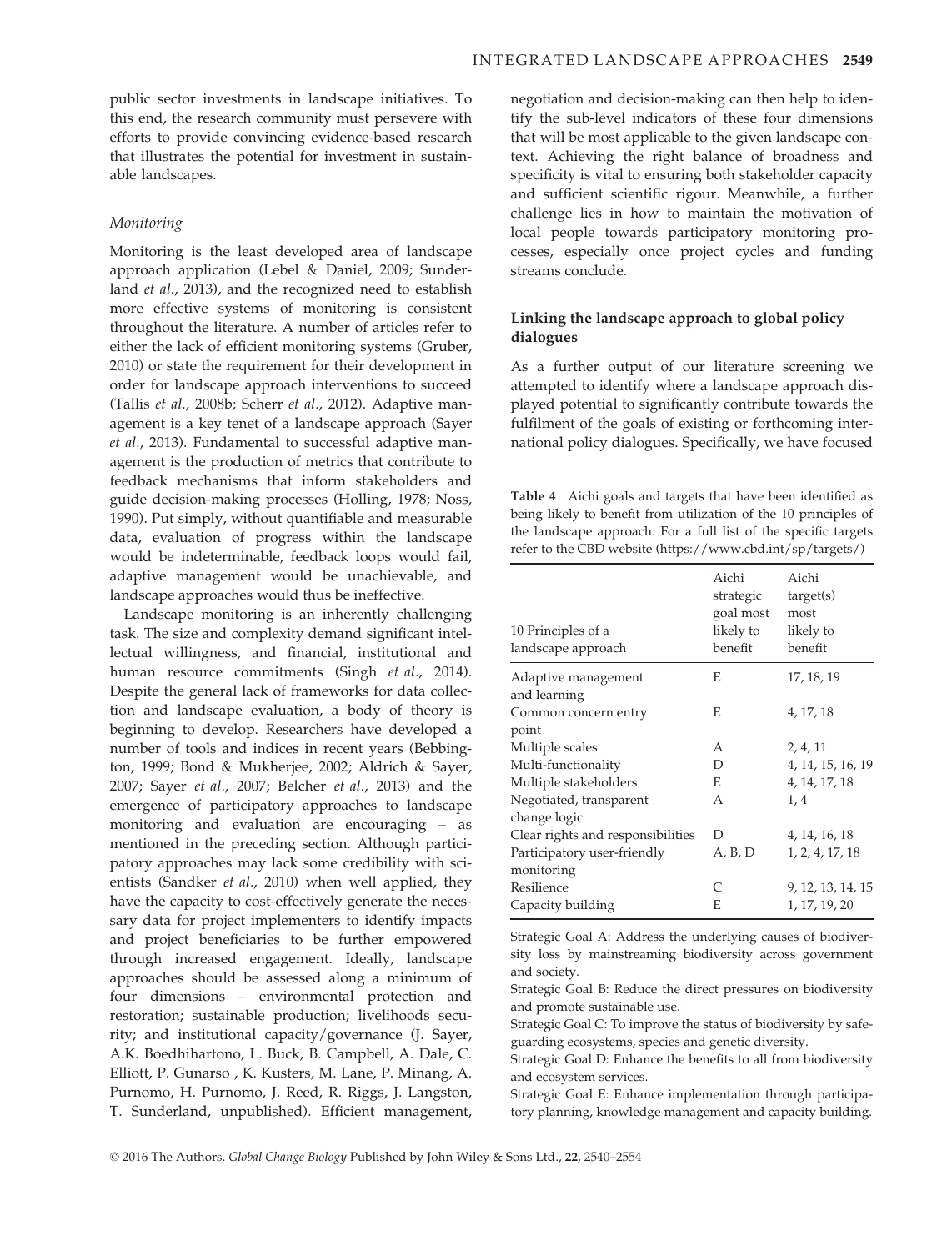on two international commitments: 1. The Aichi targets and 2. The Sustainable Development Goals (SDGs), and mapped where the ten principles of the landscape approach (Sayer et al., 2013) display overlap with the objectives of these commitments.

The Aichi targets are a set of 20 targets, established by the UN Convention on Biological Diversity (CBD), that are central to global efforts to preserve biodiversity with commitments from 193 countries until the year 2020. A key objective of the landscape approach is to ensure landscape resilience (Sayer et al., 2013). Therefore, a landscape approach to biodiversity conservation, applied appropriately and contextually, has the capacity to contribute to all of the 20 Aichi targets (Blackie & Sunderland, 2015). Key to the success of a landscape approach for the Aichi targets would be to align the most suitable landscape principles to each specific target. Table 4 illustrates how many of the Aichi goals and targets would benefit from the ten landscape principles.

A key outcome from the Rio+20 conference was a commitment from the member states to produce a set of global goals that – using Agenda 21 and the Johannesburg Plan of Implementation as a framework – will supersede the Millennium Development Goals. The recently adopted Sustainable Development Goals will guide the post-2015 development agenda. After many months of speculation and canvassing from various sectors for inclusion of their recommendations within the goals, a set of 17 goals encompassing 169 related targets were unanimously ratified in September 2015 by 193 UN member states (see: [www.sustain](http://www.sustainabledevelopment.un.org)[abledevelopment.un.org](http://www.sustainabledevelopment.un.org)). It is made explicit in the document that 'holistic and integrated approaches to sustainable development' are required; however, many of the goals retain a sectorial focus. Forests and biodi-

Table 5 Specific Sustainable Development Goals where the landscape approach can be applied to various degrees. Levels of applicability were determined by examining all the drafted sub-goals (169 targets) and applying the same classification. The applicability scores presented here are an average take from the larger list of sub-goals. The full matrix that assesses the applicability of the landscape approach to each of the 169 targets is included in the supplementary material

| Goal<br>number | Sustainable development goal description                                                                                                                                                           | Landscape approach<br>applicability |
|----------------|----------------------------------------------------------------------------------------------------------------------------------------------------------------------------------------------------|-------------------------------------|
| 1              | End poverty in all its forms everywhere                                                                                                                                                            | Important                           |
| 2              | End hunger, achieve food security and improved nutrition and promote sustainable<br>agriculture                                                                                                    | Important                           |
| 3              | Ensure healthy lives and promote well-being for all at all ages                                                                                                                                    | Relevant                            |
| 4              | Ensure inclusive and equitable quality education and promote lifelong learning<br>opportunities for all                                                                                            | Relevant                            |
| 5              | Achieve gender equality and empower all women and girls                                                                                                                                            | Relevant/Not applicable             |
| 6              | Ensure availability and sustainable management of water and sanitation for all                                                                                                                     | Vital                               |
| 7              | Ensure access to affordable, reliable, sustainable and modern energy for all                                                                                                                       | Relevant                            |
| 8              | Promote sustained, inclusive and sustainable economic growth, full and productive<br>employment and decent work for all                                                                            | Relevant                            |
| 9              | Build resilient infrastructure, promote inclusive and sustainable industrialization and foster<br>innovation                                                                                       | Relevant                            |
| 10             | Reduce inequality within and among countries                                                                                                                                                       | Relevant                            |
| 11             | Make cities and human settlements inclusive, safe, resilient and sustainable                                                                                                                       | Relevant                            |
| 12             | Ensure sustainable consumption and production patterns                                                                                                                                             | Relevant                            |
| 13             | Take urgent action to combat climate change and its impacts                                                                                                                                        | Important                           |
| 14             | Conserve and sustainably use the oceans, seas and marine resources for sustainable<br>development                                                                                                  | Important                           |
| 15             | Protect, restore and promote sustainable use of terrestrial ecosystems, sustainably manage<br>forests, combat desertification, and halt and reverse land degradation and halt biodiversity<br>loss | Vital                               |
| 16             | Promote peaceful and inclusive societies for sustainable development, provide access to<br>justice for all and build effective, accountable and inclusive institutions at all levels               | Not applicable                      |
| 17             | Strengthen the means of implementation and revitalize the global partnership for<br>sustainable development                                                                                        | Relevant                            |

Vital = Goal unlikely to be achieved without a landscape approach.

Important = Landscape approach would be a suitable framework for achieving these goals.

Relevant = Goals could benefit from adopting the philosophies of the landscape approach.

Not applicable = Landscape approach unlikely to be applicable.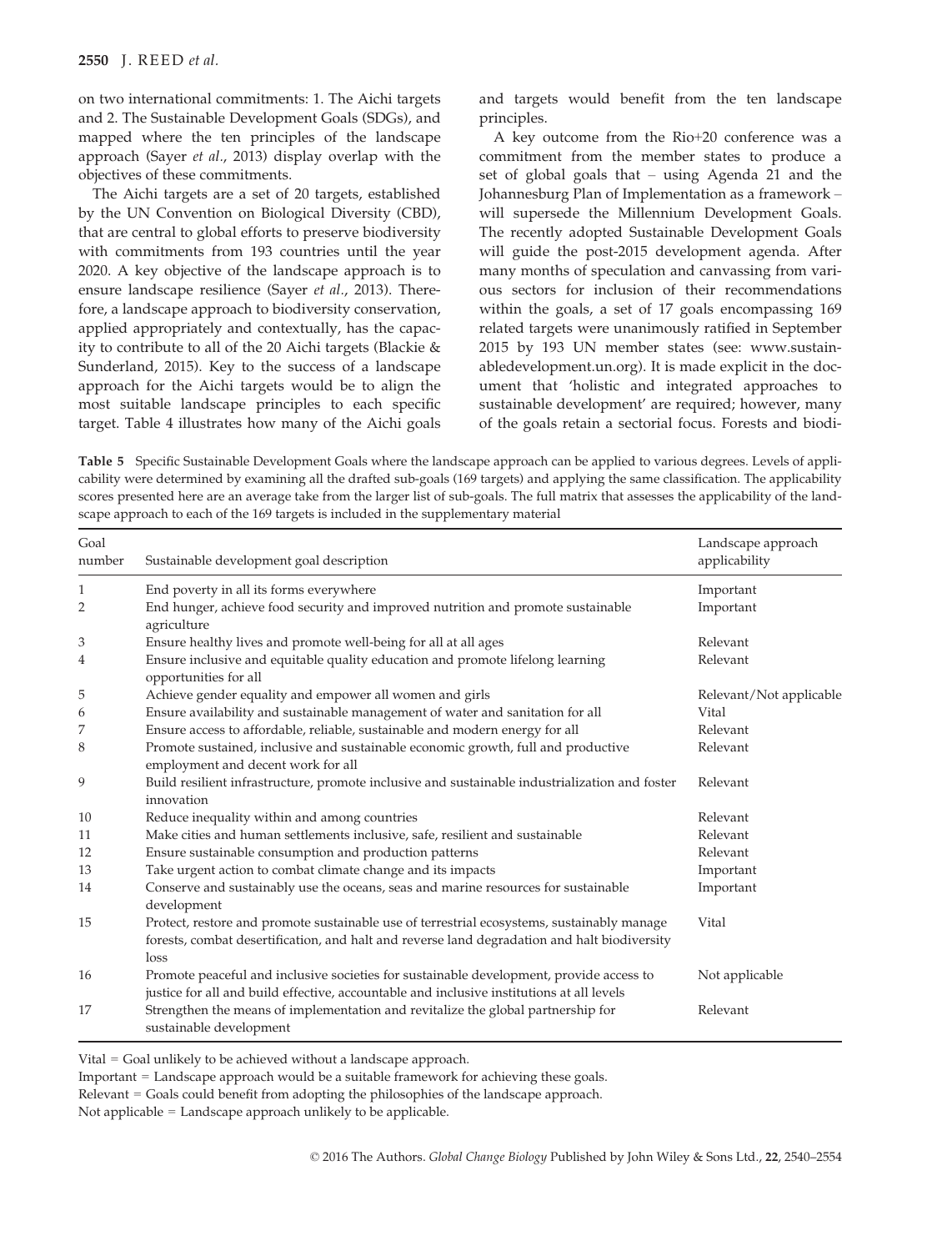versity are covered in the 'environment' goal (number 15), while hunger and health are covered in goals 2 and 3, respectively. Despite this, there is very clear overlap between the goals identified and the objectives of a landscape approach (Table 5). It is implicit that the majority of the goals are inter-connected and the landscape approach would likely be the most suitable framework for achieving many of the stated goals or at least the targets would benefit by being addressed through a landscape lens.

#### Conclusion and recommendations

A landscape approach is a multi-faceted integrated strategy that aims to bring together multiple stakeholders from multiple sectors to provide solutions at multiple scales. It can be broadly defined as a framework to address the increasingly widespread and complex environmental, economic, social and political challenges that typically transcend traditional management boundaries (Reed et al., 2015). By ensuring the equitable and sustainable use of land, a landscape approach is a potential mechanism to alleviate poverty in an equitable manner, conserve biodiversity, safeguard forests, sustainably manage natural resources, while maintaining food production and mitigating climate change.

By synthesizing the fragmented evidence base on landscape approach theory and conceptualization, we reveal that despite significant progress the landscape approach theory remains incomplete and barriers to implementation persist. By learning from past experiences and highlighting the areas that require attention, we hope to provide the basis for the development of an improved landscape management framework. Theoretically, a landscape approach framework that incorporates lessons learnt should be the primary overarching tool, fundamental to achieving global environment and development objectives and overcoming the inherent challenges therein. Implemented to their full potential, landscape approaches should encourage coordinated commitment to a given landscape and bridge disciplinary and sectoral divides. We have shown that the literature is replete with calls for more integrated approaches. Overlaps between landscape approach philosophies, the Aichi targets and the SDGs should in theory provide a convincing case for donors, policymakers and researchers to commit to well-funded and well-designed long-term, large-scale implementation of landscape-scale initiatives.

Further research into the design and application of landscape approaches is still required, with a particular focus in the areas of monitoring and evaluation. Moreover, a greater degree of integration between disciplines and stakeholders operating within landscapes is needed to further the progress made in truly synthesizing the socio-economic and environmental challenges within these complex systems. As such, this study is both an attempt to clarify the current position of integrated landscape research and an invitation for future collaboration to better align current thinking with future policy and local realities on the ground.

## Acknowledgements

This study is part of the CGIAR Research Program on Forests, Trees and Agroforestry (CRP-FTA). This collaborative programme aims to enhance the management and use of forests, agroforestry and tree genetic resources across the landscape from forests to farms. CIFOR leads CRP-FTA in partnership with Bioversity International, CATIE, CIRAD and the International Center for Tropical Agriculture and the World Agroforestry Centre. Funding for this study was provided by the United Kingdom's Department for International Development (DfID) and the United States Agency for International Development (USAID). The authors are grateful for the valuable comments of two anonymous reviewers.

### References

- Adams WM, Aveling R, Brockington D et al. (2004) Biodiversity conservation and the eradication of poverty. Science, 306, 1146–1149.
- Agrawal A, Gibson CC (1999) Enchantment and disenchantment: the role of community in natural resource conservation. World Development, 27, 629–649.
- Agrawal A, Smith RC, Li T (1997) Community in conservation: beyond enchantment and disenchantment. pp. 1–93.
- Aldrich M, Sayer J (2007) In Practice: Landscape Outcomes Assessment Methodology "LOAM." In: WWF Forests for Life Programme, pp. 24–25. IUCN, Gland, Switzerland.
- Altieri MA, Masera O (1993) Sustainable rural development in Latin America: building from the bottom-up. Ecological Economics, 7, 93–121.
- Antrop M (2006) Sustainable landscapes: contradiction, fiction or utopia? Landscape and Urban Planning, 75, 187–197.
- Balint PJ, Stewart RE, Desai A (2011) Wicked Environmental Problems: Managing Uncertainty and Conflict, Island Press. Island Press/Center for Resource Economics, Washington, DC.
- Barlow J, Ewers RM, Anderson L et al. (2011) Using learning networks to understand complex systems: a case study of biological, geophysical and social research in the Amazon. Biological Reviews, 86, 457–474.
- Barrett GW (1992) Landscape ecology: designing sustainable agricultural landscapes. Journal of Sustainable Agriculture, 2, 83–103.
- Barrett CB, Arcese P (1995) Are Integrated Conservation-Development Projects (ICDPs) sustainable? On the conservation of large mammals in sub-Saharan Africa. World Development, 23, 1073–1084.
- Bebbington A (1999) Capitals and capabilities: a framework for analyzing peasant viability, rural livelihoods and poverty. World Development, 27, 2021–2044.
- Belcher B, Ruíz-Pérez M, Achdiawan R (2005) Global patterns and trends in the use and management of commercial NTFPs: implications for livelihoods and conservation. World Development, 33, 1435–1452.
- Belcher B, Bastide F, Castella JC, Boissiere M (2013) Development of a Village-Level Livelihood Monitoring Tool: a Case-Study in Viengkham District, LAO PDR: Desarrollo de una herramienta de monitoreo de medios de subsistencia a escalade comunidad: un estudio de caso del distrito de Viengkham, RDP Lao. International Forestry Review, 15, 48–59.
- Bellamy JA, Johnson AK (2000) Integrated resource management: moving from rhetoric to practice in Australian agriculture. Environmental Management, 25, 265–280.
- Berkes F (2007) Community-based conservation in a globalized world. Proceedings of the National Academy of Sciences of the United States of America, 104, 15188–15193.
- Blackie RR, Sunderland TCH (2015) Mapping Landscape Guidelines and Principles to the Aichi Targets, Vol. 123. CIFOR, Bogor, Indonesia.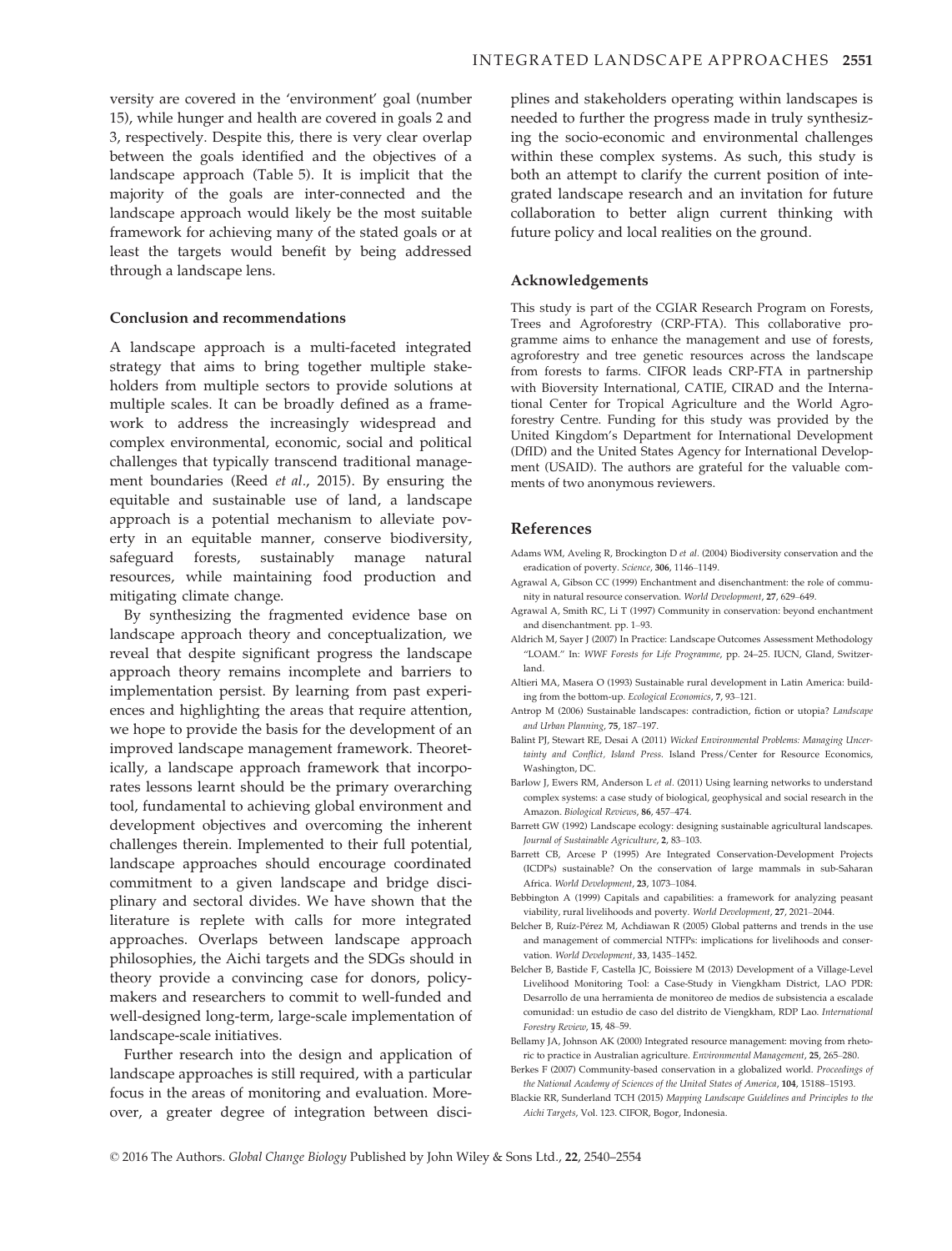- Boedhihartono AK, Sayer J (2012) Forest landscape restoration: restoring what and for whom? In: Forest Landscape Restoration (eds Stanturf J, Lamb D, Madsen P), pp. 309–323. Springer, Dordrech, the Netherlands.
- Bond R, Mukherjee N (2002) Livelihood asset status tracking: an impact monitoring tool? Journal of International Development, 14, 805–815.
- Browder JO (2002) Conservation and development projects in the Brazilian Amazon: lessons from the Community Initiative Program in Rondonia. Environmental Management, 29, 750–762.
- Brown K (2002) Innovations for conservation and development. The Geographical Journal, 168, 6–17.
- Bustamante M, Robledo-Abad C, Harper R et al. (2014) Co-benefits, trade-offs, barriers and policies for greenhouse gas mitigation in the agriculture, forestry and other land use (AFOLU) sector. Global Change Biology, 20, 3270–3290.
- Cairns MF (2015) Shifting Cultivation and Environmental Change: Indigenous People, Agriculture and Forest Conservation. Routledge, New York, NY.
- Cao S, Zhong B, Yue H, Zeng H, Zeng J (2009) Development and testing of a sustainable environmental restoration policy on eradicating the poverty trap in China's Changting County. Proceedings of the National Academy of Sciences of the United States of America, 106, 10712–10716.
- Carpentier CL, Vosti S, Witcover J (1999) Impacts of Subsidized Brazil Nut Prices on Deforestation, Use of Cleared Land, and Farm Income. Technical Note 8.1, University of California at Davis, Davis, CA.
- Castella JC, Bourgoin J, Lestrelin G, Bouahom B (2014) A model of the sciencepractice-policy interface in participatory land-use planning: lessons from Laos. Landscape Ecology, 29, 1095–1107.
- Ceballos G, Ehrlich PR, Barnosky AD, García A, Pringle RM, Palmer TM (2015) Accelerated modern human – induced species losses: entering the sixth mass extinction. Sciences Advances, 1, 1–5.
- Chambers R (1994) The origins and practice of participatory rural appraisal. World Development, 22, 953–969.
- Chapin M (2004) A challenge to conservationists. World Watch Magazine, 17, 17–31.
- Chia EL, Sufo RK (2015) A situational analysis of Cameroon's Technical Operation Units (TOUs) in the context of the landscape approach: critical issues and perspectives. Environment, Development and Sustainability, 2015, 1–14.
- Clark WC (2007) Sustainability science: a room of its own. Proceedings of the National Academy of Sciences of the United States of America, 104, 1737.
- Colfer CJP, Pfund J-L (2011) Collaborative Governance of Tropical Landscapes. Routledge, London, UK.
- Costanza R (2003) A vision of the future of science: reintegrating the study of humans and the rest of nature. Futures, 35, 651–671.
- Curtis A, Lockwood M (2000) Landcare and catchment management in Australia: lessons for state-sponsored community participation. Society and Natural Resources, 13, 61–73.
- Dewalt B (1994) Using indigenous knowledge to improve agriculture and natural resource management. Human Organization, 53, 123–131.
- Dietz T, Ostrom E, Stern PC (2003) The struggle to govern the commons. Science, 302, 1907–1912.
- Estrada-Carmona N, Hart AK, DeClerck FAJ, Harvey CA, Milder JC (2014) Integrated landscape management for agriculture, rural livelihoods, and ecosystem conservation: an assessment of experience from Latin America and the Caribbean. Landscape and Urban Planning, 129, 1–11.
- Ewers RM, Rodrigues ASL (2006) Speaking different languages on biodiversity. Nature, 443, 506.
- Ewing S (1999) Landcare and community-led watershed management in Victoria, Australia. Journal of the American Water Resources Association, 35, 663–673.
- Faith DP, Walker PA (2002) The role of trade-offs in biodiversity conservation planning: linking local management, regional planning and global conservation efforts. Journal of Biosciences, 27, 393–407.
- FAO, IFAD, WFP (2015) The State of Food Insecurity in the World 2015. Meeting the 2015 international hunger targets: taking stock of uneven progress. FAO, Rome.
- Feeny D, Berkes F, McCay BJ, Acheson JM (1990) The tragedy of the commons: twenty-two years later. Human Ecology, 18, 1–19.
- Ferraro PJ (2001) Global habitat protection: limitations of development interventions and a role for conservation performance payments. Conservation Biology, 15, 990– 1000.
- Fischer J, Brosi B, Daily GC et al. (2008) Should agricultural policies encourage land sparing or wildlife-friendly farming? Frontiers in Ecology and the Environment, 6 380–385.
- Foley JA, Ramankutty N, Brauman KA et al. (2011) Solutions for a cultivated planet. Nature, 478, 337–342.
- Freeman OE, Duguma LA, Minang PA (2015) Operationalizing the integrated landscape approach in practice. Ecology and Society, 20, 24ff.
- Frost P, Campbell B, Medina G, Usongo L (2006) Landscape-scale approaches for integrated natural resource management in tropical forest landscapes. Ecology and Society, 11, 30.
- Galluzzi G, Van Duijvendijk C, Collette L, Azzu N, Hodgkin T (2011) Biodiversity for Food and Agriculture. Contributing to Food Security and Sustainability in a Changing World. PAR platform, FAO, Rome.
- Gardner TA, Barlow J, Chazdon R, Ewers RM, Harvey CA, Peres CA, Sodhi NS (2009) Prospects for tropical forest biodiversity in a human-modified world. Ecology Letters, 12, 561–582.
- German L, Mansoor H, Alemu G, Mazengia W, Amede T, Stroud A (2007) Participatory integrated watershed management: evolution of concepts and methods in an ecoregional program of the eastern African highlands. Agricultural Systems, 94, 189–204.
- Godfray HCJ, Beddington JR, Crute IR et al. (2010) Food security: the challenge of feeding 9 billion people. Science (New York, N.Y.), 327, 812–818.
- Gruber JS (2010) Key principles of community-based natural resource management: a synthesis and interpretation of identified effective approaches for managing the commons. Environmental Management, 45, 52–66.
- Hall A (2008) Better RED than dead: paying the people for environmental services in Amazonia. Philosophical Transactions of the Royal Society of London. Series B, Biological Sciences, 363, 1925–1932.
- Hansen MC, Stehman SV, Potapov PV (2010) Quantification of global gross forest cover loss. Proceedings of the National Academy of Sciences of the United States of America, 107, 8650–8655.
- Harvey CA, Komar O, Chazdon R et al. (2008) Integrating agricultural landscapes with biodiversity conservation in the Mesoamerican hotspot. Conservation Biology, 22, 8–15.
- Harvey CA, Chacón M, Donatti CI et al. (2014) Climate-smart landscapes: opportunities and challenges for integrating adaptation and mitigation in tropical agriculture. Conservation Letters, 7, 77–90.
- Hobbs R (1997) Future landscapes and the future of landscape ecology. Landscape and Urban Planning, 37, 1–9.
- Holling CS (1978) Adaptive Environmental Assessment and Management. Wiley-Interscience, Chichester.
- Ibrahim M, Porro R, Mauricio RM (2010) Brazil and Costa Rica: deforestation and livestock expansion in the Brazilian Legal Amazon and Costa Rica: drivers, environmental degradation, and policies for sustainable land management. pp. 74–95.
- IPCC (2014) Climate change 2014: synthesis report. In: Contribution of Working Groups I, II and III to the Fifth Assessment Report of the Intergovernmental Panel on Climate Change (eds Core Writing Team, Pachauri RK, Meyer LA). IPCC, Geneva, Switzerland.
- Jeffrey P, Gearey M (2006) Integrated water resources management: lost on the road from ambition to realisation? Water Science and Technology, 53, 1–8.
- Kates R, Clark WC, Hall JM et al. (2000) Sustainability science (December 2000). KSG Working Paper No. 00-018. Available at SSRN: [http://ssrn.com/abstract=257359](http://ssrn.com/abstract=257359 ) or doi[:10.2139/ssrn.257359](http://dx.doi.org/10.2139/ssrn.257359).
- Keough HL, Blahna DJ (2006) Achieving integrative, collaborative ecosystem management. Conservation Biology, 20, 1373–1382.
- Kinzig AP (2001) Bridging disciplinary divides to address environmental and intellectual challenges. Ecosystems, 4, 709–715.
- Kozar R, Buck LE, Barrow EG et al. (2014) Toward viable landscape governance systems: what works?
- Kutter A, Westby LD (2014) Managing rural landscapes in the context of a changing climate. Development in Practice, 24, 544–558.
- Lansing J (2006) Perfect Order: Recognizing Complexity in Bali. Princeton University Press, Princeton, NJ
- Laumonier Y, Bourgeois R, Pfund J (2008) Accounting for the ecological dimension in participatory research and development : lessons learned from Indonesia and Madagascar. Ecology and Society, 13, 15.
- Laurance WF (1999) Reflections on the tropical deforestation crisis. Biological Conservation, 91, 109-117.
- Laurance WF, Sayer J, Cassman KG (2014) Agricultural expansion and its impacts on tropical nature. Trends in Ecology & Evolution, 29, 107–116.
- Lebel L, Daniel R (2009) The governance of ecosystem services from tropical upland watersheds. Current Opinion in Environmental Sustainability, 1, 61–68.
- Lemos MC, Agrawal A (2006) Environmental governance. Annual Review of Environment and Resources, 31, 297–325.
- Leopold A (1933) The conservation ethic. Journal of Forestry, 31, 634–643.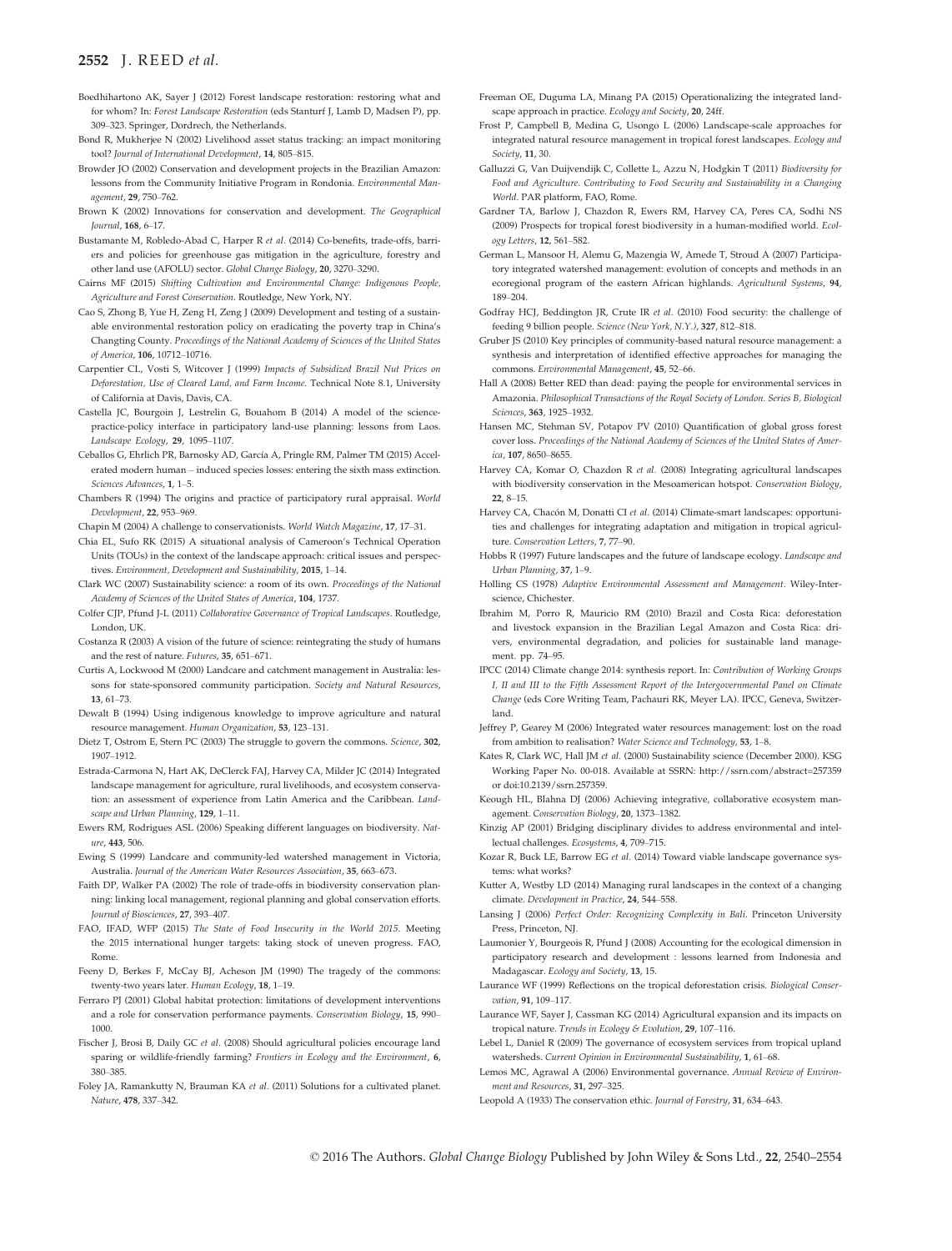#### INTEGRATED LANDSCAPE APPROACHES 2553

Lewis SL, Maslin MA (2015) Defining the anthropocene. Nature, 519, 171–180.

- Light SS (2001) Adaptive ecosystem assessment and management: the path of last resort? In: A Guidebook for Integrated Ecological Assessments (eds. Jensen ME, Bourgeron PS), pp. 55–68. Springer, New York.
- Mastrangelo ME, Weyland F, Villarino SH, Barral MP, Nahuelhual L, Laterra P (2014) Concepts and methods for landscape multifunctionality and a unifying framework based on ecosystem services. Landscape Ecology, 29, 345–358.
- Mbow C, Neely C, Dobie P (2015) How can an integrated landscape approach contribute to the implementation of the Sustainable Development Goals (SDGs) and advance climate-smart objectives? In: Climate-Smart Landscapes: Multifunctionality in Practice (eds. van Noordwijk PA, Freeman OE, Mbow C, de Leeuw J, Catacutan D), pp. 103–116. World Agroforestry Centre (ICRAF), Nairobi.
- McShane TO, Hirsch PD, Trung TC et al. (2011) Hard choices: making trade-offs between biodiversity conservation and human well-being. Biological Conservation, 144, 966–972.
- Meinzen-Dick R, Knox A, Place F, Swallow BM (2002) Innovation in Natural Resource Management: The Role of Property Rights and Collective Action in Developing Countries. The John Hopkins University Press, London.
- Merrey DJ, Drechsel P, de Vries FWTP, Sally H (2005) Integrating "livelihoods'' into integrated water resources management: taking the integration paradigm to its logical next step for developing countries. Regional Environmental Change, 5, 197–204.
- Milder JC, Buck LE, DeClerck F, Scherr SJ (2012) Landscape approaches to achieving food production, natural resource conservation, and the millennium development goals. In: Integrating Ecology and Poverty Reduction (eds Ingram JC, DeClerck F, del Rio CR), pp. 77–108. Springer, New York.
- Milder JC, Hart AK, Dobie P, Minai J, Zaleski C (2014) Integrated landscape initiatives for African agriculture, development, and conservation: a region-wide assessment. World Development, 54, 68–80.
- Miller TR, Minteer BA, Malan L-C (2011) The new conservation debate: the view from practical ethics. Biological Conservation, 144, 948–957.
- Minang PA, van Noordwijk M, Freeman OE, Mbow C, de Leeuw J, Catacutan D (eds) (2015) Climate-Smart Landscapes: Multifunctionality In Practice, pp. 3–17. World Agroforestry Centre (ICRAF), Nairobi, Kenya.
- Mishra Panda S (1999) Towards a sustainable natural resource management of tribal communities: findings from a study of Swidden and Wetland cultivation in remote hill regions of Eastern India. Environmental Management, 23, 205-216.
- Murombedzi JC (1999) Devolution and stewardship in Zimbabwe's CAMPFIRE programme. Journal of International Development, 11, 287.
- Murphree MW (2002) Protected areas and the commons. Common Property Resource Digest, 60, 1–3.
- Musacchio LR (2009) The scientific basis for the design of landscape sustainability: a conceptual framework for translational landscape research and practice of designed landscapes and the six Es of landscape sustainability. Landscape Ecology, 24, 993–1013.
- Nassauer JI, Opdam P (2008) Design in science: extending the landscape ecology paradigm. Landscape Ecology, 23, 633–644.
- Nautiyal S, Maikhuri RK, Semwal RL, Rao KS, Saxena KG (1998) Agroforestry systems in the rural landscape–a case study in Garhwal Himalaya, India. Agroforestry Systems, 41, 151–165.
- Naveh Z (2001) Ten major premises for a holistic conception of multifunctional landscapes. Landscape and Urban Planning, 57, 269–284.
- Nepstad D, McGrath D, Stickler C et al. (2014) Slowing Amazon deforestation through public policy and interventions in beef and soy supply chains. Science, 344, 1118–1123.
- van Noordwijk M, Leimona B, Xing M, Tanika L, Namirembe S, Suprayogo D (2014) Water-focused landscape management. In: Climate-Smart Landscapes: Multifunctionality in Practice (eds Minang PA, van Noordwijk M, Freeman OE, Mbow C, de Leeuw J, Catacutan D), pp. 179–194. World Agroforestry Centre (ICRAF), Nairobi.
- Noss RF (1990) Indicators for monitoring biodiversity: a hierarchical approach. Conservation Biology, 4, 355–364.
- O'Farrell PJ, Anderson PML (2010) Sustainable multifunctional landscapes: a review to implementation. Current Opinion in Environmental Sustainability, 2, 59–65.
- O'Riordan T (1998) Civic science and the sustainability transition. In: Community and Sustainable Development Participation for the Future (ed. Warburton D), p. 96. Earthscan, London.
- Ostrom E (1990) Governing the Commons: The Evolution of Institutions for Collective Action. Cambridge University Press, Cambridge, UK.
- Ostrom E, Burger J, Field CB, Norgaard RB, Policansky D (1999) Revisiting the commons: local lessons, global challenges. Science, 284, 278–282.
- Ostrom E, Janssen MA, Anderies JM (2007) Going beyond panaceas. Proceedings of the National Academy of Sciences of the United States of America, 104, 15176–15178.
- Parker C, Cranford M, Oaks N, Legget M (2010) The little biodiversity finance book: a guide to proactive investment in natural capital (PINC), 3rd edn. Global Canopy Programme, Oxford.
- Pearson DM, Gorman JT (2010) Exploring the relevance of a landscape ecological paradigm for sustainable landscapes and livelihoods: a case-application from the Northern Territory Australia. Landscape Ecology, 25, 1169–1183.
- Pfund J-L (2010) Landscape-scale research for conservation and development in the tropics: fighting persisting challenges. Current Opinion in Environmental Sustainability, 2, 117–126.
- Pfund JL, Watts JD, Boissiere M et al. (2011) Understanding and integrating local perceptions of trees and forests into incentives for sustainable landscape management. Environmental Management, 48, 334–349.
- Posey DA (1985) Indigenous management of tropical forest ecosystems: the case of the Kayapo Indians of the Brazilian Amazon. Agroforestry Systems, 3, 139–158.
- Pretty JN (2002) Agri-culture: Reconnecting People, Land, and Nature. Earthscan publications Ltd., London.
- Pretty J (2003) Social capital and the collective management of resources. Science, 302, 1912–1914.
- Princen T (2003) Principles for sustainability: from cooperation and efficiency to sufficiency. Global Environmental Politics, 3, 33–50.
- Redford KH, Coppolillo P, Sanderson EW et al. (2003) Mapping the conservation landscape. Conservation Biology, 17, 116–131.
- Redford K, Padoch C, Sunderland T (2013) Editorial: fads, funding and forgetting in three decades of conservation. Conservation Biology, 27, 437–438.
- Reed J, Deakin L, Sunderland T (2015) What are "Integrated Landscape Approaches" and how effectively have they been implemented in the tropics : a systematic map protocol. Environmental Evidence, 4, 1–7.
- Robinson JG, Redford KH (2004) Jack of all trades, master of none: inherent contradictions among ICD approaches. Getting biodiversity projects to work. Columbia University Press, New York, NY, 10–34.
- Ros-Tonen MAF, van Andel T, Morsello C, Otsuki K, Rosendo S, Scholz I (2008) Forest-related partnerships in Brazilian Amazonia: there is more to sustainable forest management than reduced impact logging. Forest Ecology and Management, 256, 1482–1497.
- Ruttan VW (1984) Integrated rural development programmes: a historical perspective. World Development, 12, 393-401.
- Salafsky N (2011) Integrating development with conservation. A means to a conservation end, or a mean end to conservation? Biological Conservation, 144, 973– 978.
- Salafsky N, Wollenberg E (2000) Linking livelihoods and conservation: a conceptual framework and scale for assessing the integration of human needs and biodiversity. World Development, 28, 1421–1438.
- Sandker M, Campbell BM, Ruiz-Pérez M, Sayer JA, Cowling R, Kassa H, Knight AT (2010) The role of participatory modeling in landscape approaches to reconcile conservation and development. Ecology and Society, 15, art 13.
- Saxena KG, Rao KS, Sen KK, Maikhuri RK, Semwal RL (2001) Integrated natural resource management: approaches and lessons from the Himalaya. Conservation Ecology, 5, 14.
- Sayer JA, Campbell B (2001) Research to integrate productivity enhancement, environmental protection, and human development. Conservation Ecology, 5, 32.
- Sayer J, Wells MP (2004) The pathology of projects. Getting biodiversity projects to work: towards better conservation and development, 35–48.
- Sayer J, Campbell B, Petheram L et al. (2007) Assessing environment and development outcomes in conservation landscapes. Biodiversity and Conservation, 16, 2677– 2694.
- Sayer J, Buck L, Scheer S (2008) The "Lally Principles." ArborVitae special issue on "Learning from Landscapes," 4, 4.
- Sayer J, Sunderland T, Ghazoul J et al. (2013) Ten principles for a landscape approach to reconciling agriculture, conservation, and other competing land uses. Proceedings of the National Academy of Sciences of the United States of America, 110, 8349– 8356.
- Sayer J, Margules C, Boedhihartono AK, Dale A, Sunderland T, Supriatna J, Saryanthi R (2014) Landscape approaches; what are the pre-conditions for success? Sustainability Science, 10, 345–355.
- Scherr SJ, McNeely JA (2008) Biodiversity conservation and agricultural sustainability: towards a new paradigm of "ecoagriculture" landscapes. Philosophical Transactions of the Royal Society of London. Series B, Biological Sciences, 363, 477–494.
- Scherr SJ, Shames S, Friedman R (2012) From climate-smart agriculture to climatesmart landscapes. Agriculture & Food Security, 1, 12.
- Scherr S, Shames SA, Friedman R (2013) Defining integrated landscape management for Policy Makers. Ecoagriculture Policy Focus. No. 10 Ecoagriculture Partners,